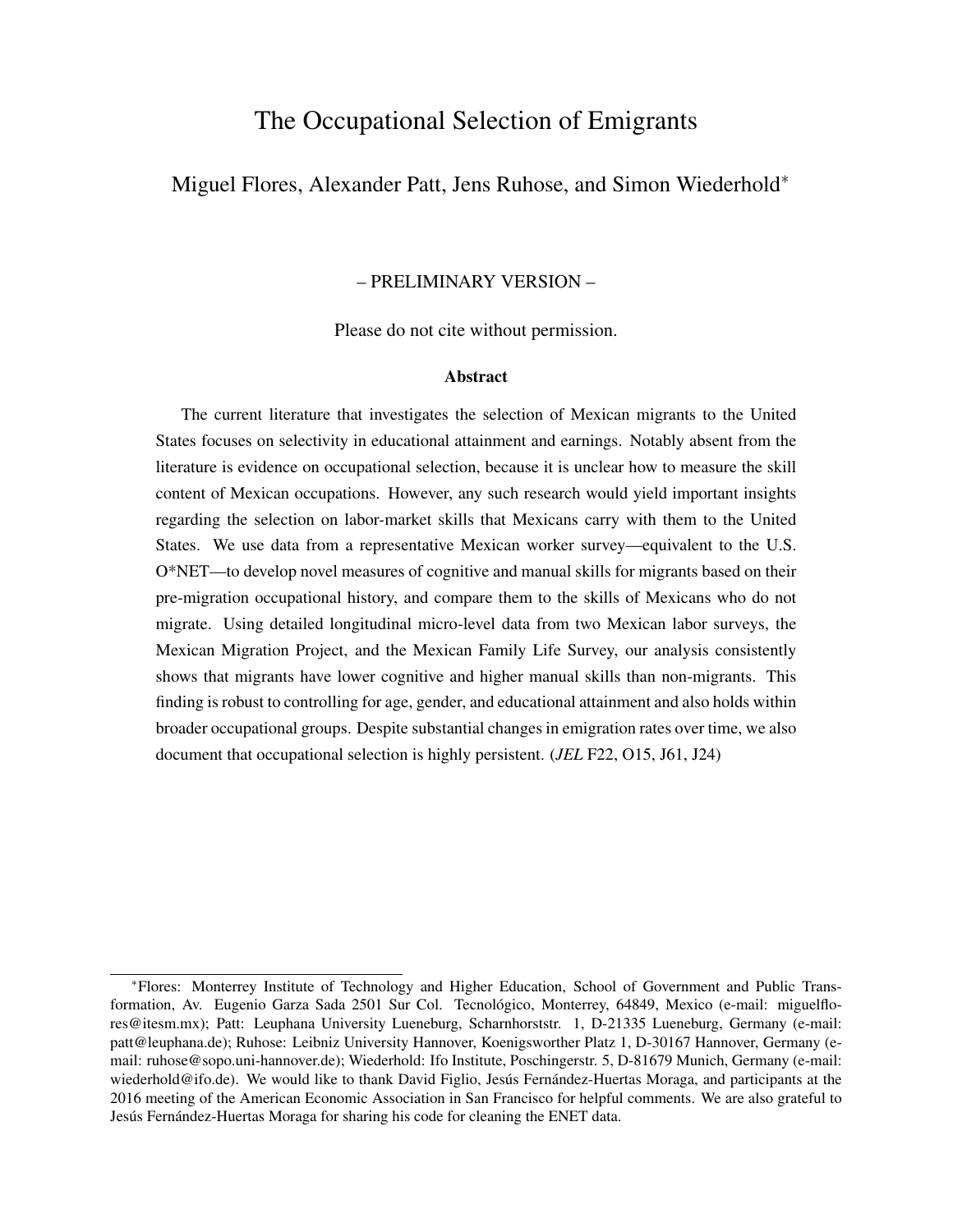#### I. Introduction

In 2012, 33.7 million migrants with Mexican origin resided in the United States, with 11.4 million who are Mexican-born (Gonzalez-Barrera and Lopez, 2013). Mexican migrants therefore constitute by far the largest foreign-born population in the United States; almost one-third of all foreigners are Mexican-born immigrants (Hanson and McIntosh, 2010). Knowing the skill structure of the migrant flow is important for informed labor-market and immigration policies on both sides of the border. For the United States, the skills that Mexican migrants carry with them determine how easily they can be integrated into the U.S. labor market and how they affect natives' earnings and employment. For Mexico, the characteristics of emigrants matter because of their implications for income and wealth inequality through, for instance, missing productive household members, remittances, and knowledge transfer back to Mexico.

Given its social and economic implications for both Mexico and the United States, it is not surprising that an abundant literature deals with the selectivity of Mexican migrants. However, this literature has used rather crude proxies for migrants' skills, focusing on education, predicted earnings based on a limited set of observables (such as age, gender, marital status, and education), and actual earnings.<sup>1</sup> Our paper is the first to look at the selection of migrants with regard to occupational skills, which are a more direct measure of the knowledge and capabilities relevant in the labor market than those previously investigated. For instance, although educational attainment tends to be a good predictor of labor-market success, it does not capture any skill developments after labor-market entry (e.g., due to on-the-job training). Moreover, skill categorizations based on educational attainment are very coarse (typically distinguishing only between low-skilled and high-skilled migrants) and implicitly assume that the education systems in Mexico and the United States are of comparable quality. Moreover, summary measures of skills, such as predicted or actual earnings, conceal the mechanism where the selection pattern comes from. In fact, previous studies have found a non-monotonic pattern regarding the probability of migration as a function of the wage residual, which an uni-dimensional skill measure cannot explain.

One major reason why occupational selection has not received any attention thus far is that there was no information about the occupational skills embodied in the jobs Mexican emigrants used to work in. However, new data from a large-scale Mexican worker survey—equivalent to the U.S. O\*NET—allow for the first time to measure the skill content of Mexican occupations.<sup>2</sup> Based on these data, we characterize occupations by their skill content in terms of two dimensions, *cognitive* and *manual* skills.

We combine our occupational-skill measures with four micro-level datasets containing infor-

<sup>&</sup>lt;sup>1</sup>Section II. provides a detailed literature overview.

 ${}^{2}$ The survey has been conducted by the Instituto Nacional de Estradistica y Geografia (INEGI), and was published by its acronym SINCO (Sistema Nacional de Clasificación de Ocupaciones).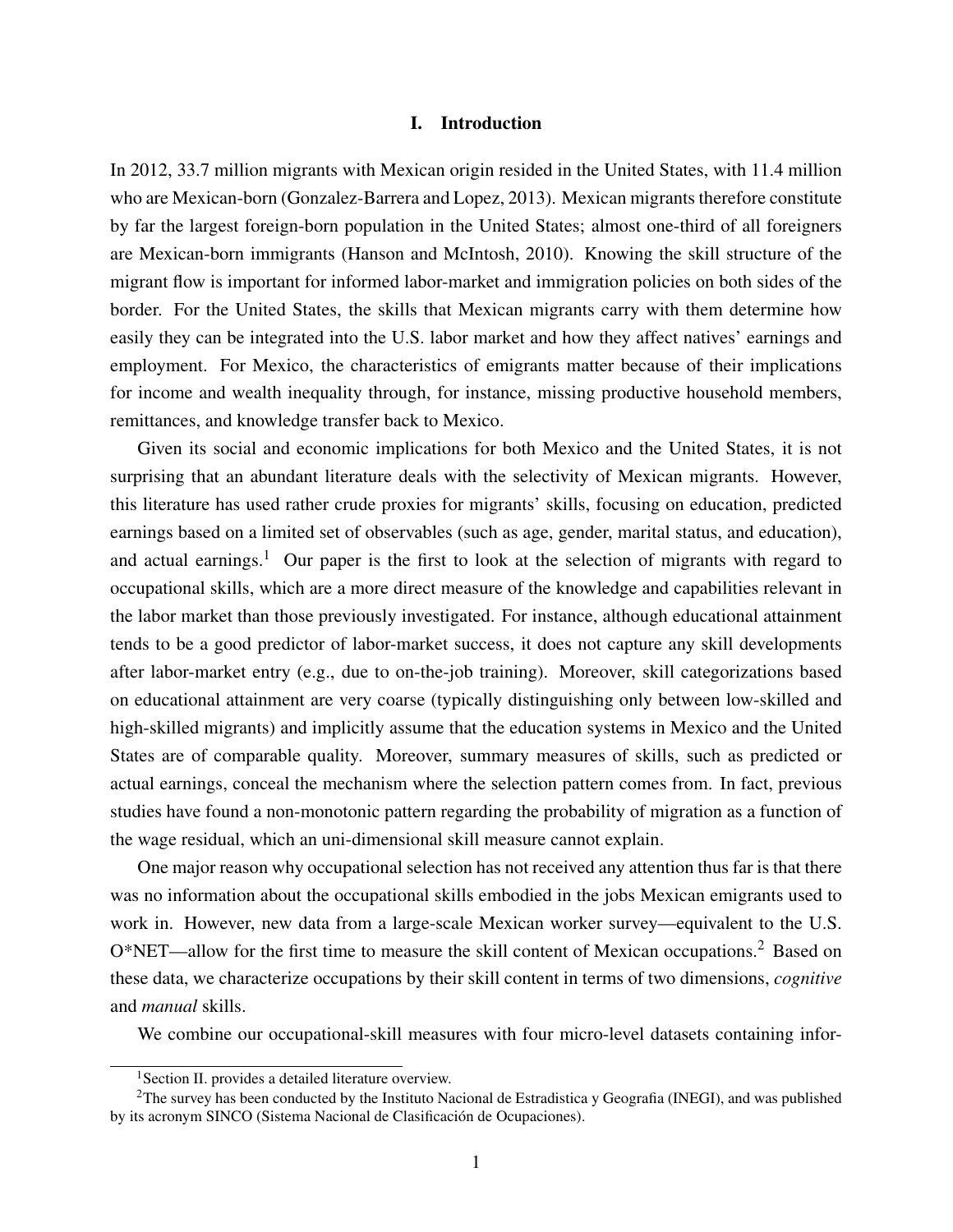mation on the labor-market histories of Mexican workers. In particular, we use data from the National Survey of Occupation and Employment (ENOE), the Quarterly National Labor Survey (ENET), the Mexican Migration Project (MMP), and the Mexican Family Life Survey (MxFLS), all of which allow to identify migrants from Mexico to the United States. Importantly, all datasets also contain information on a worker's pre-migration occupation and a rich set of other socioeconomic characteristics that have previously been shown to be important for migrant selection. Due to the longitudinal dimension of the worker data, we can construct measures of cognitive and manual occupational skills based on several pre-migration occupations, accounting for the possibility that the last pre-migration occupation is endogenous to the migration decision.<sup>3</sup>

We first compare the occupational skills of migrants and non-migrants using non-parametric cumulative distribution functions. Consistently across datasets, we find that Mexican migrants to the United States are negatively selected on cognitive skills and are positively selected on manual skills. This selection pattern is similar in linear probability models that simultaneously include both skill measures and condition on educational attainment, gender, and age. In terms of magnitude, we find a 54% drop in the migration propensity for a one-standard-deviation increase in cognitive skills (e.g., corresponding to the cognitive-skill distance from a cook to a mechanical engineer). Similarly, the migration propensity increases by 17% for a one-standard-deviation increase in manual skills (e.g., from a police officer to an agricultural technician). These results also hold when we account for differences in the migration propensity and in occupational skills across broader occupational categories (up to the three-digit level). Thus, the observed selection pattern does not merely reflect that workers in certain occupational groups (e.g., agriculture) are more likely to migrate, but it also holds within narrowly defined occupations.

During the last 70 years, Mexico has experienced different phases of emigration waves (Hanson and McIntosh, 2010). While the Mexican-born population in the United States remained below the one-million mark during the *bracero* guest-worker program 1942–1964, the number of Mexican immigrants increased to about 9 million in 2000. More recently, the Mexican-born population in the United States has increased even more rapidly to a peak of 12 million in 2009/2010, and has slightly fallen afterwards. Exploiting that our worker data reach back until the 1950s, we can show that the described pattern of occupational selection remained highly persistent over the last decades. Thus, the skills of workers migrating from Mexico to the United States (relative to the skills of those left behind) are very similar in phases of sharp increases in net migration and in periods where net migration has plummeted.

Finally, our analysis of occupational skills also provides novel insights into the mechanisms behind migrant selection on other variables. For instance, the negative selection on educational attainment becomes considerable weaker and sometimes even turns out to be positive when we

 $3U\sin g$  the MMP, we can even construct skill measures using the complete occupational history of workers.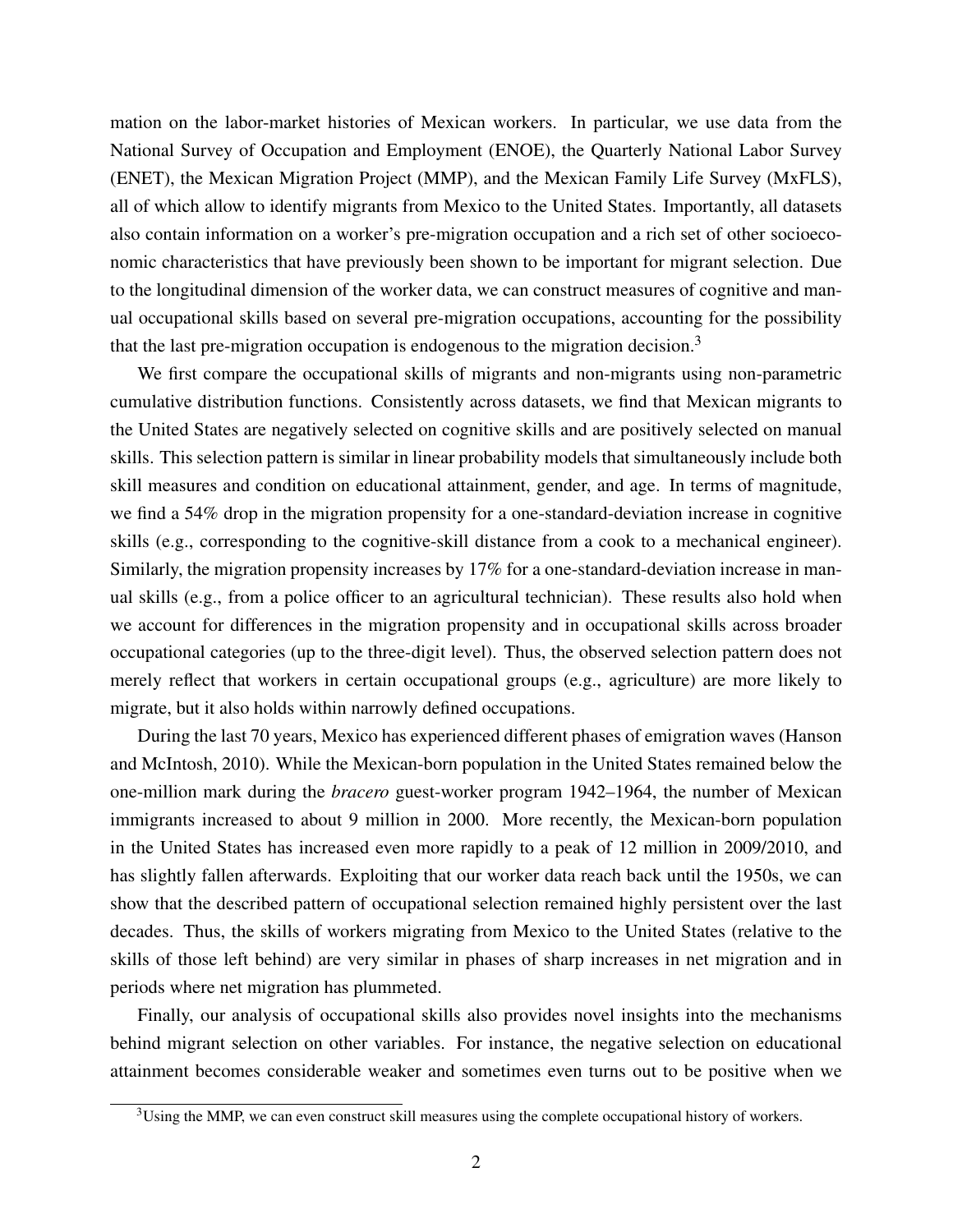condition on occupational skills. This suggests that the impact on the migration propensity of education materializes to a large extent through job choice. Once we hold constant the type of job workers have, people with better education are not less likely to migrate.

The remainder of the paper is structured as follows. Section II. provides an overview of the current literature of emigrant selection between Mexico and the United States. Section III. introduces the data. Section IV. presents our results on the occupational selection pattern of Mexican migrants, discusses their robustness, and investigates how they change over time. Section V. concludes.

### II. Related Literature

The selection of migrants from Mexico has been the subject of a series of papers. Table 1 summarizes the most recent selection papers in terms of the selection variable investigated, the direction of selection (negative, intermediate, positive, or no selection), the time period covered, and the data source. A highly influential paper by Chiquiar and Hanson (2005) uses the U.S. Census to identify Mexican migrants and computes predicted earnings for migrants and non-migrants from the Mexican Census, using the returns to observable factors (education, age, gender, and marriage status) in Mexico. Comparing predicted earnings of migrants and non-migrants, Chiquiar and Hanson (2005) find that Mexican migrants are drawn from the middle of the predicted earnings distribution in Mexico. They also find intermediate selection on educational attainment. Using the same approach of comparing Mexican migrants in the U.S. Census to Mexican non-migrants in the Mexican Census, Mishra (2007) and Feliciano (2008) even argue that Mexican migrants are better educated on average than those staying in Mexico. Orrenius and Zavodny (2005) use data from the MMP and confirm the finding from Chiquiar and Hanson (2005) of intermediate educational selection. Hence, all these earlier papers do not support the predictions of the basic Borjas model (Borjas, 1987) of negative migrant selection between Mexico and the United States.

Ibarraran and Lubotsky (2007) challenge these earlier findings using the U.S. and Mexican Census in 2000. They carefully compare migrants in the United States and return migrants in the Mexican Census to non-migrants in the Mexican Census and conclude that migrants are negatively selected. They explain their results by the fact that low-skilled and undocumented migrants are underreported in the U.S. Census. The result of intermediate selection obtained by Orrenius and Zavodny (2005) can potentially be explained by the fact that the MMP oversamples migrants in urban areas with a high migration propensity.<sup>4</sup> Using different Mexican data, McKenzie and Rapoport (2010) and Fernández-Huertas Moraga (2013) show that selection is likely to be negative in urban areas and areas with strong networks, both of which are characterized by large emigration propensities. Especially large networks decrease migration costs as low-skilled individuals

<sup>&</sup>lt;sup>4</sup>See Section III. for details.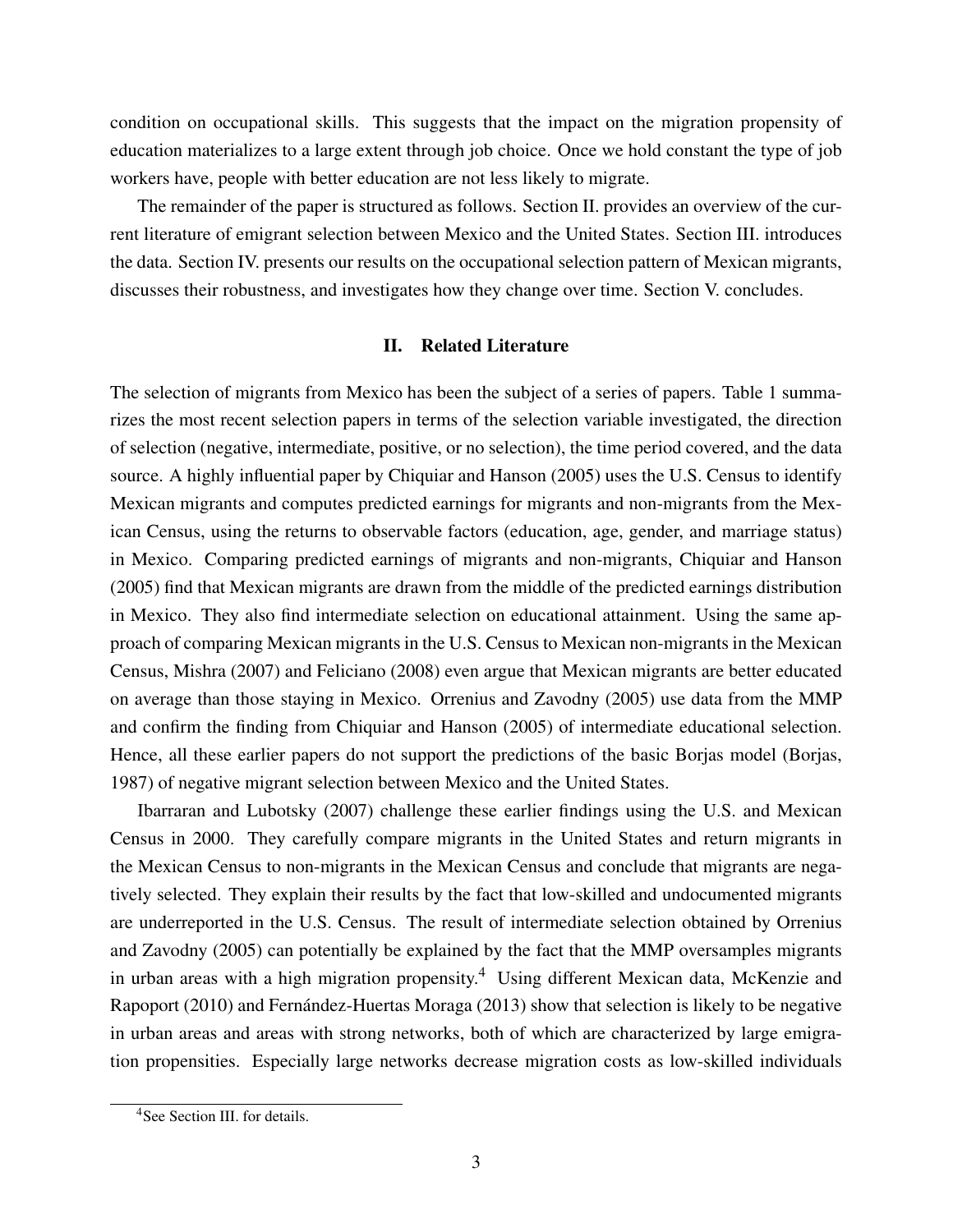profit from low-cost information flows. On the other hand, positive selection prevails in rural areas and areas with weak networks. There, high migration costs prevent low-skilled individuals from migrating.

One lesson to be drawn from previous literature is that only longitudinal data which survey migrants before the move should be used. Fernández-Huertas Moraga (2011) draws on the ENET survey, which follows each sampled household for five quarters, to identify migrants to the United States. He finds that migrants are in fact negatively selected based on actual earnings and educational attainment. However, one disadvantage of this survey is that it does not keep track of entire households that migrate to the United States. This gap can be filled by the MxFLS, which follows migrants even in the United States (with a recontact rate of 90%). Using this dataset, Ambrosini and Peri (2012) and Kaestner and Malamud (2014) show that migrants are negatively selected based on actual earnings. Interestingly,Kaestner and Malamud (2014) find that migrants do not perform differently than non-migrants on Raven cognitive ability tests. Finally, Rendall and Parker (2014) combine different datasets to investigate educational selectivity over time. They consistently find that Mexican migrants are negatively selected.

To conclude, the sampling of migrants in different surveys is important to understand the results on migrant selection. Using the U.S. Census or U.S. sources to identify Mexican migrants should generally be avoided because low-skilled and undocumented migrants are most likely underreported (Hanson, 2006). The skill measure that is studied most is educational attainment, which is appealing because education is reported in almost every dataset and is typically fixed at labor-market entry. Selection on actual earnings show that migrants are persistently drawn from the lower part of the earnings distribution, but the main driver of this selection pattern is unclear. We complement the existing literature by revealing the selection of migrants with respect to the skills embodied in their pre-migration occupations, which is a more direct measure of the skills that Mexican emigrants carry with them than those previously used.

### III. Data

We draw on several datasets in this study. The primary innovation is the use of detailed information on the skill structure of Mexican occupations, equivalent to the U.S. O\*NET, provided in the SINCO survey. We link these data to rich Mexican micro-level datasets that allow to identify migrants to the United States. For reasons of sample size and year coverage, we use the ENOE as our main data source. We check the sensitivity of our results by using data from ENOE's predecessor, the ENET, as well as from the MMP and the MxFLS. The following subsections describe the different data sources and discuss their advantages and disadvantages in the context of our study.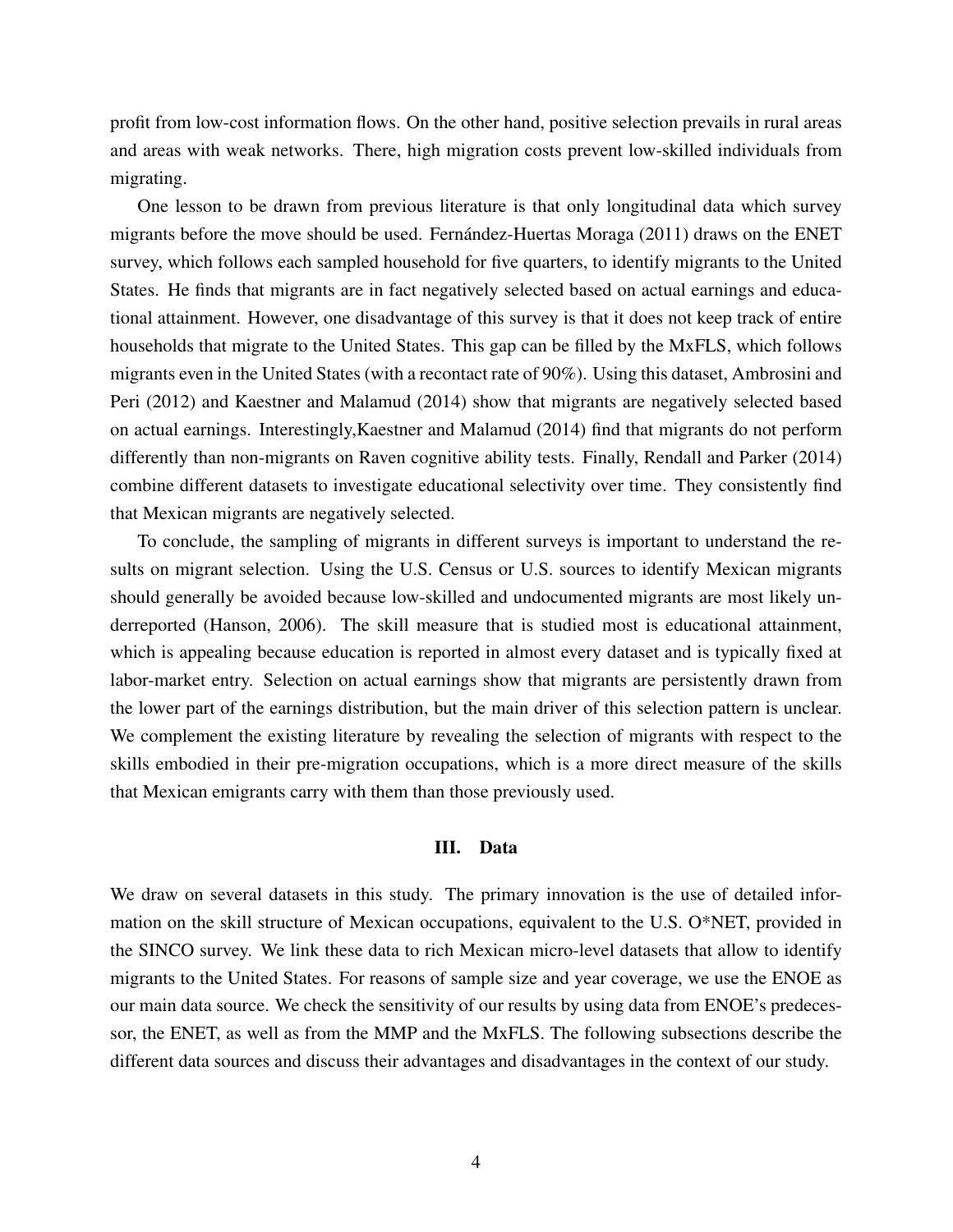#### *A. SINCO*

The main objective of the National Occupation Classification System (SINCO by its acronym in Spanish) is to reflect Mexico's true occupational structure and to be comparable with other international classification systems, in particular with those by the International Labour Organisation (ILO) and Mexico's main trading partners (USA and Canada). In response to this need, the SINCO was designed by the Sectoral Technical Committee of Labor Statistics and Social Provision<sup>5</sup> and has replaced previous official occupation systems in Mexico such as the Classification Mexicana de Ocupaciones (CMO). For example, the ENOE survey started using the SINCO after the second quarter of 2012 replacing the CMO.<sup>6</sup>

The SINCO is a representative worker survey, with 17,250 respondents in 443 occupations. The survey captures an exceptionally large set of aspects of job content, grouped into seven categories<sup>7</sup> with more than 100 questions in total. We reduce the dimensionality of the data by performing principal component analysis to construct our skill intensity measures. For cognitive intensity, we select variables on problem solving, proactivity, self-motivatedness, flexibility, independence, self-control, self-knowledge, creativity, active learning of workers and calculate the score corresponding to the first principal component (PC). For manual intensity, we use variables on strength, coordination and flexibility and balance and again define the measure by the score of the first PC for the relevant set of variables. The measures capture 54% and 48% of all variation, respectively, in the relevant subsets of the data. We aggregate the scores by using occupation averages on fourdigit occupational classification level. The skill measures are normalized by mean and standard deviation in 2013, facilitating comparability over time.

Table 2 shows the top and bottom five occupations by their cognitive and manual skill content. Occupations like psychologists, secondary school teachers, college instructors, education program managers, and CEOs score high on cognitive skills, while sheet metal workers, harvesting laborers, carpenters, industrial mechanics, and butchers have high manual skills. In contrast, workers in the farming sector have lowest cognitive skills and telephone operators, sales representatives, university professors, accountants, and personnel administrators have lowest manual skills. Three observations emerge from this table: First, the PCA seems to yield a sensible classification of jobs along the two skill dimensions. Second, cognitive and manual skills are negatively correlated, but neither one is the mirror image of the other; the top-five cognitive skill occupations do not overlap with the bottom-five manual skill occupations or vice versa. Third, even within the top- and bottom-five occupations, there is some variation in the skills of the other skill dimension. For ex-

<sup>&</sup>lt;sup>5</sup>This committee was composed of several agencies: Secretaria de Trabajo y Prevision Social (STPS), Instiuto Mexico de Seguridad Social (IMSS), and Instituto Nacional de Estadistica y Geografia (INEGI).

<sup>&</sup>lt;sup>6</sup>See Appendix A for further details on the SINCO data.

 $7$ These categories comprise responsibility, knowledge, tools, abilities, social skills, traits, and physical skills.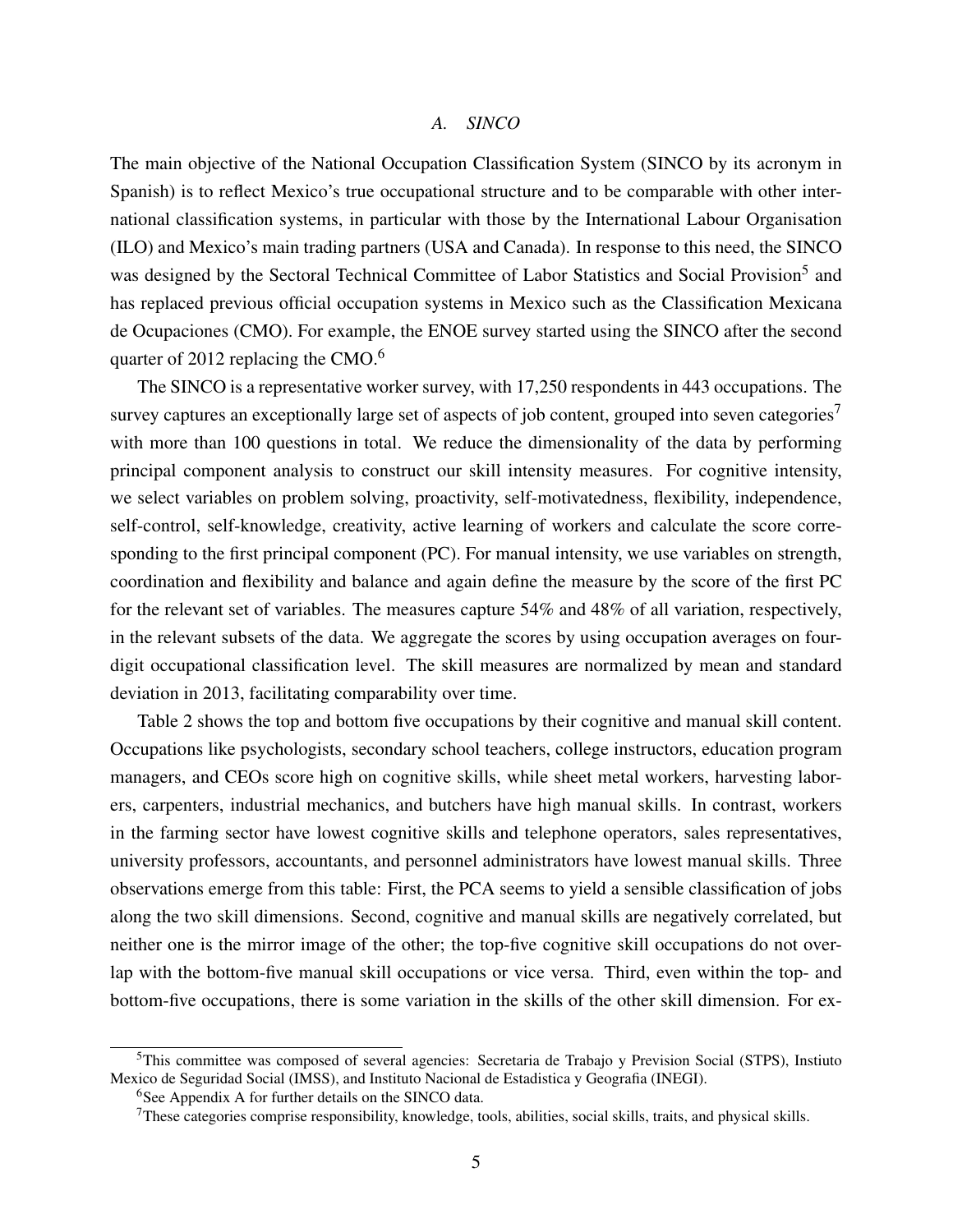ample, within the bottom-five manual skill occupations, we observe telephone operators who need only very little cognitive skills for their job and university professors who need very high cognitive skills.

## *B. Mexican Labor Force Survey (ENET/ENOE)*

We use the Mexican Quarterly Labor Force Survey as the main source of worker data in this paper. The data has been used extensively to study the selection of Mexican emigrants to the United States (see, e.g., Fernández-Huertas Moraga 2011, 2013; Rendall and Parker 2014). From 2000 to 2004, the Instituto Nacional de Estadística, Geografía e Informática (INEGI) conducted the Quarterly National Labor Survey (Encuesta Nacional de Empleo Trimestral – ENET). After 2004, the survey was replaced by the National Survey of Occupation and Employment (Encuesta Nacional de Ocupación y Empleo – ENOE). Due to the wider year coverage, we use ENOE in our main specifications.

The structure of the survey is comparable to the Current Population Survey (CPS) in the United States; it surveys households for five consecutive quarters and reports sociodemographic variables, such as age, gender, educational attainment, occupation, and earnings of (document and undocumented) U.S. emigrants and non-migrants. The panel structure of the survey allows the identification of emigrant characteristics shortly before the move. In all specifications using either ENOE or ENET, *US migrants* are defined as being between 16 and 65 years old, living in Mexico at quarter *t*, and have left for the United States at quarter  $t + 1$ . *Mexicans*, on the other hand, live in Mexico at quarter *t* and also at quarter  $t + 1$ .

The main advantage of this survey (compared to the other surveys introduced below) is that it is nationally representative and reports occupational information at a very detailed level (four-digits). Detailed occupational coverage is especially important for us because we need this information to assign accurate occupational skills to each person. One main drawback of the survey is that it does not contain any information on migrants moving abroad with their whole household.

## *C. Mexican Migration Project (MMP)*

The MMP is a binational study based at the University of Guadalajara and the University of Pennsylvania. It surveys Mexican households in Mexican communities that are known for sending a large number of migrants to the United States. Areas sampled in the MMP are identified by surveying Mexican migrants in the United States and then surveying their home community in Mexico.<sup>8</sup> The survey started in 1982 and is conducted annually since 1987. At each interview, a retrospective life history of the household head is gathered. This includes, among others, migration experience,

<sup>&</sup>lt;sup>8</sup>These Mexican communities likely have an above-average emigration propensity.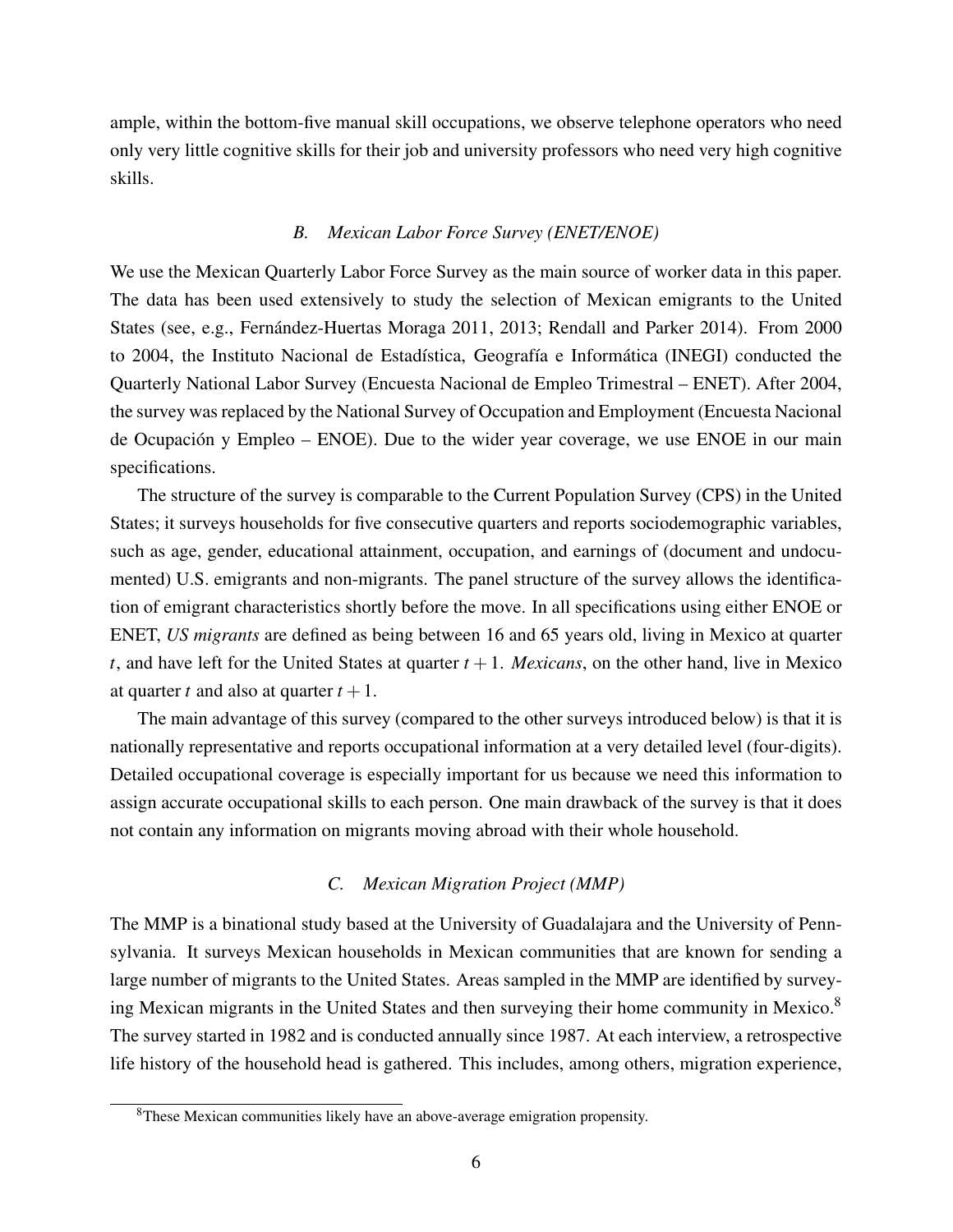work history (including occupational information), and marriage behavior. The dataset also includes information on the spouse and the children of the household head. However, due to data quality, we restrict the analysis to the household head. Occupations in the MMP are provided at the three-digit level.

Since one main aim of the MMP is to gather accurate data on documented and undocumented Mexican migration to the United States, respondents answer detailed questions on their migration episodes. In the analyses using MMP data, we define *US migrants* as being between 16 and 65 years old, living in Mexico at year *t*, and have left for the United States the year after. *Mexicans* are required to live in Mexico in years *t* and  $t + 1$ .<sup>9</sup>

A unique feature of the survey is that it contains occupational information over a worker's whole career, allowing us to test the robustness of our results with respect to the occupation that best proxies a worker's skills (e.g., first occupation, last pre-migration occupation, rolling average over all pre-migration occupations etc.). Since it covers retrospective life histories, the MMP also includes information whether migrants to the United States returned to Mexico and whether they leave again for the United States.<sup>10</sup> This allows us to investigate whether the pattern of occupational selection is different for people with several Mexico-U.S.-migration episodes. Moreover, the MMP is representative for immigrant-sending communities. Its main disadvantage is that it provides a selected sample of mainly urban communities with relatively high emigration propensities.

## *D. Mexican Family Life Survey (MxFLS)*

The MxFLS is a nationally representative household panel that follows individuals and households over time. The first round took place in 2002 and surveyed about 8,000 households in Mexico. Each member of the household was surveyed. The second and third round took place in 2005 and 2009, respectively. A unique feature of the survey is that respondents are followed even to the United States, with recontact rates for migrants and non-migrants as high as 90%. Thus, sample attrition is unlikely to be a problem in this survey.

The main advantage of the survey is that it is representative for the Mexican population. The survey also covers entire households that emigrated to the United States. Thus, it deals with many sample selection problems that other surveys suffer from. Since the survey does not rely on retrospective information, the problem of measurement error is reduced. Main disadvantages of the survey are the relatively small sample size of the migrant population and that information on occupations is provided only at the two-digit level. $^{11}$ 

 $9$ The MMP data reach back until 1889. However, since we observe very little migration in the first half of the 20th century, we drop years before 1950.

<sup>&</sup>lt;sup>10</sup>Due to its limited time coverage, such information cannot be obtained from the Mexican Labor Force Survey.

 $11$ Due to the coarse occupational information in the MxFLS, our measures of cognitive and manual occupational skills likely yield considerable measurement error. The exposition in the paper thus focuses on the Mexican Labor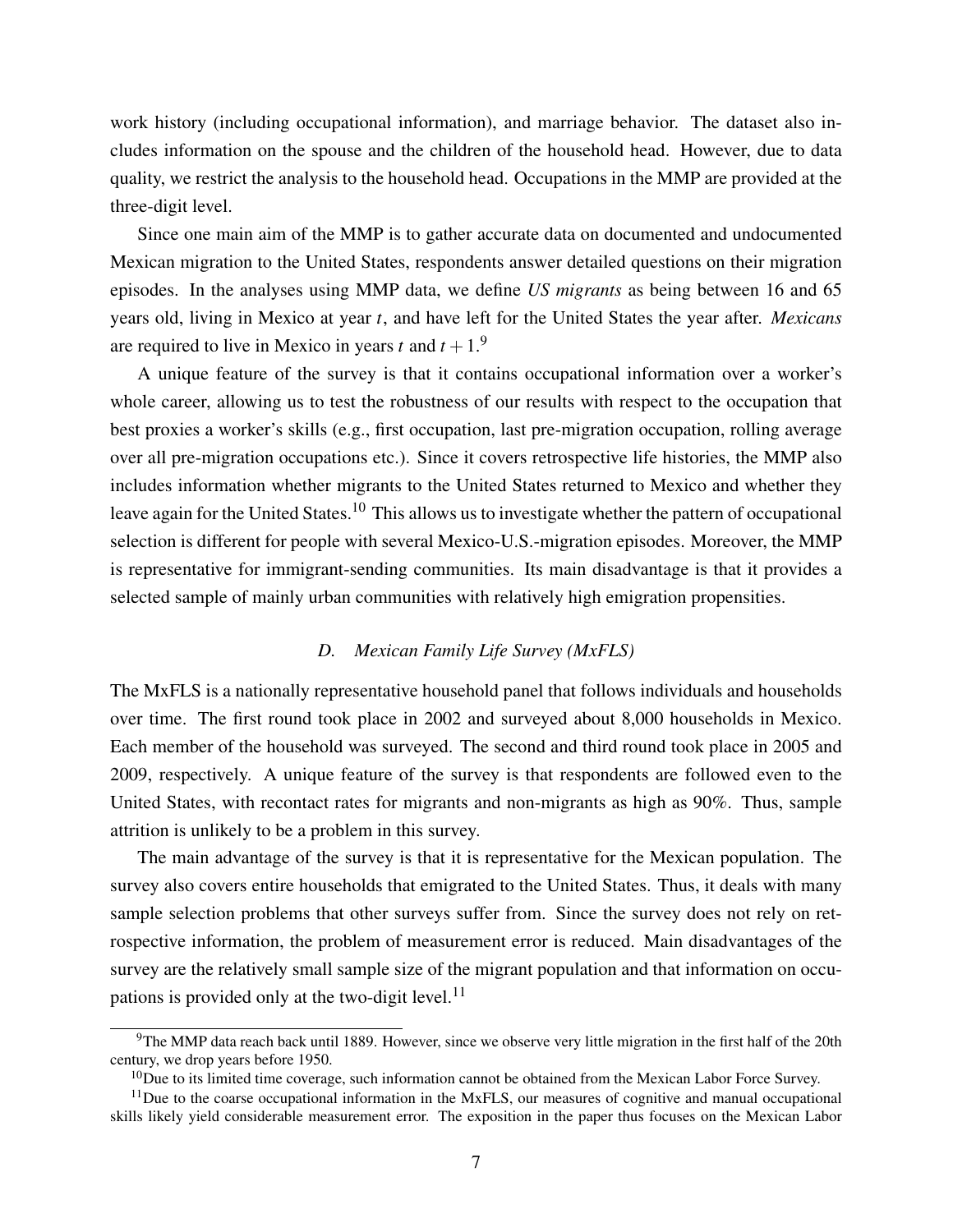#### IV. Results

How do the occupational skills of migrants to the United States compare to workers staying in Mexico? We approach this question in several ways. First, we provide descriptive statistics on the patterns of migrant occupational selection and compare the distributions of occupational skills of migrants and non-migrants (Section A.). Second, we perform multivariate regressions controlling for basic sociodemographic characteristics, which may confound the results in the descriptive exercise (Section B.). We also test the robustness of the selection pattern to adding further controls and assess its consistency across datasets. Third, we study the long-run evolution of emigrant occupational selection over periods of high and low net migration to the United States (Section C.).

## *A. Descriptive Evidence on Emigrant Occupational Selection*

Table 3 shows the results of the descriptive analysis across the four worker-level datasets described above. The table reports the migration propensity at different points of the skill distribution. To make effect sizes comparable, we scale the migrantion propensity by the mean emigration rate in each survey. In our main dataset (ENOE), we find that emigrants are 72.2% more likely to emigrate when they belong to the third (bottom) tertile of the cognitive skill distribution compared to having mean cognitive skills. Conversely, compared to the mean, emigrants are 53.4% less likely to belong to the first (top) tertile of the cognitive skills distribution. We find the opposite pattern for manual skills. Emigrants are 52.3% less likely to come from the third tertile of the manual skill distribution and 49.6% more likely to come from the first tertile. This indicates that Mexican emigrants to the United States are negatively selected compared to non-migrants in terms of cognitive skills and positively selected in terms of manual skills. Strikingly, the selection is very similar across the other three datasets, both in term of the general pattern of selection and the differences in migration propensities between different points in the skill distribution.<sup>12</sup> For comparison, we also look at the educational selection of emigrants. Here, we can confirm previous findings by showing that Mexican emigrants are mostly coming from the middle of the educational distribution, suggesting intermediate educational selection.

These results are confirmed by looking at the cumulative distribution functions (CDF's) of cognitive and manual skills by migrant status. Figure 1 plots the CDFs for the ENOE data. We find that the CDF of cognitive skills for migrants is to the left of the CDF for non-migrants. This indicates that migrants are negatively selected on cognitive skills along the entire skill distribution. For manual skills, we find that the CDF of migrants is to the right of the CDF of non-migrants, indicating positive selection. Kolmogorov-Smirnov tests on stochastic dominance confirm that the

Force Survey and the MMP.

 $12$ Differences are somewhat less pronounced along the cognitive skills distribution in the MMP and MxFLS as compared to ENOE and ENET, but are still highly statistically significant.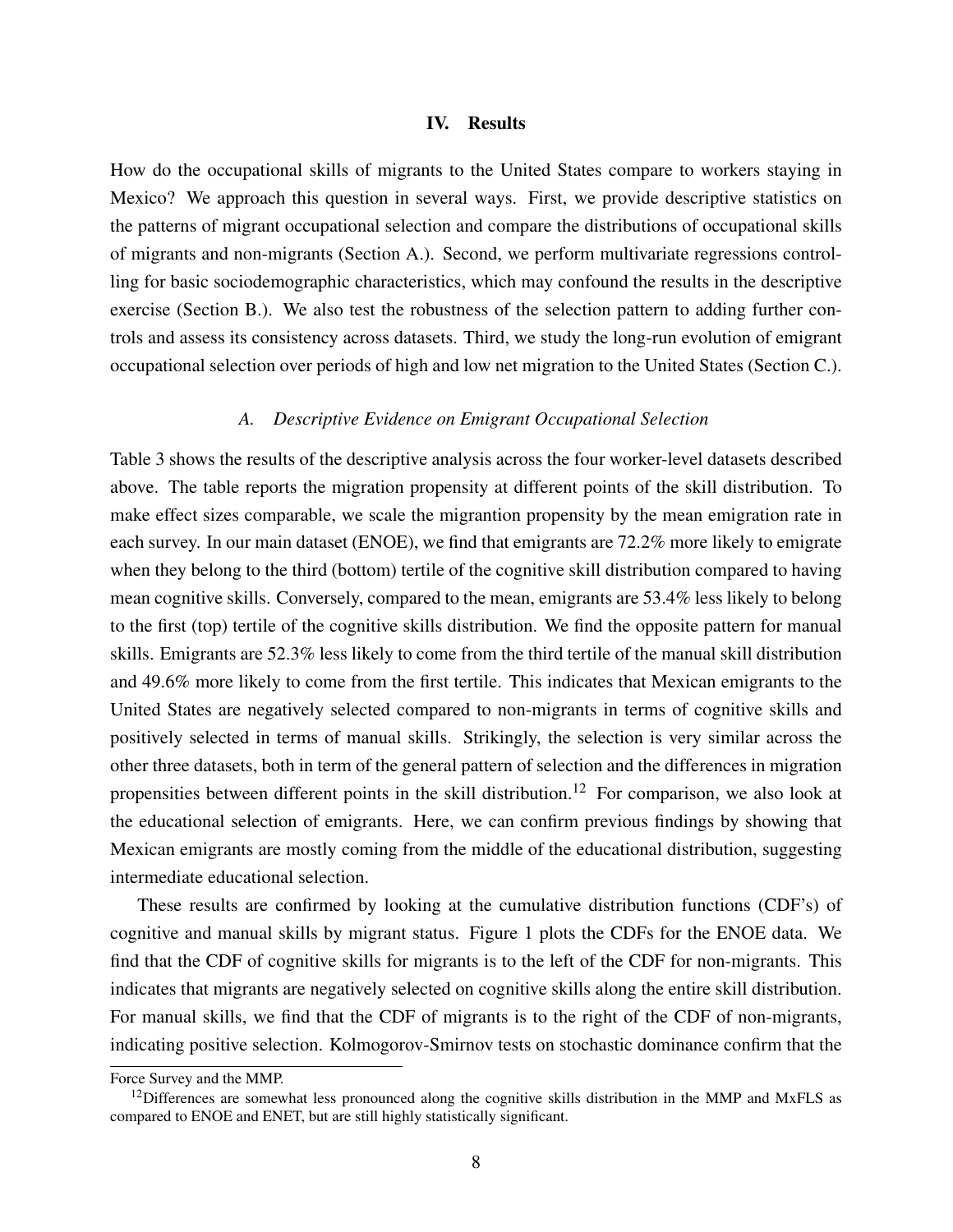CDF's are significantly different from each other throughout. This pattern of occupational selection is similar in the MMP and ENET (Figure B1).

#### *B. Multivariate Analysis of Emigrant Occupational Selection*

The analysis above shows that occupational skills are a strong predictor of the emigration propensity. In Table 4, we estimate linear probability models to predict the migration propensity to the United States using the ENOE data. In Column 1, we model the migration propensity when conditioning only on education, gender, and age.<sup>13</sup> We find that education is negatively related to the migration propensity and that migrants are more likely to be female and younger than non-migrants. Columns 2 and 3 introduce our occupational skill measures. Conditional on sociodemographic variables, we still find that workers with higher cognitive skills are less likely to migrate and that workers with higher manual skills are more likely to migrate. Including both skill measures simultaneously does not change the picture (Column 4).

From Table 2 we have seen that there are occupations with similar levels of cognitive skills, but with very different levels of manual skills (and vice versa). To trace out these effects, we add the interaction between cognitive and manual skills in Column 5, which turns out to be negative but leaves the selection pattern unaffected. Furthermore, these results are not just driven by differences in the job content between coarse occupational categories, say, between agriculture and services. In fact, we can control for occupation fixed effects even at the three-digit level and observe a qualitatively similar selection pattern (Column  $6$ ).<sup>14</sup>

We now use the coefficients in Column 5 in Table 4 to judge the economic significance of the selection on cognitive and manual skills. An increase in cognitive skills by one standard deviation, ceteris paribus, is associated with a drop in the propensity to migrate by 54%. This is equivalent to comparing the migration propensities of a cook (at the mean of the cognitive skill distribution) to a mechanical engineer  $(+1)$  standard deviation in cognitive skills). Similarly, increasing manual skills by one standard deviation, we observe an increase in the propensity to migrate by 17%. This is equivalent to comparing the migration propensities of a police officer (at the mean of the manual skill distribution) to an agricultural technician  $(+1)$  standard deviation in manual skills).

Containing information on migrants' entire life history, the MMP data provide the opportunity to check whether the limited time coverage in ENOE can potentially confound the results. Table 5 reports the results for the MMP-based analysis. Columns 1–5 replicate the baseline models from Table 4, but use information on workers' full occupational history to construct the occupational skill measures. Corroborating the descriptive results in Table 3, the selection pattern is remarkably

<sup>&</sup>lt;sup>13</sup>All models include further include quarter-by-year fixed effects which control for temporal migration shocks.

<sup>&</sup>lt;sup>14</sup>Table B1 replicates the analysis with ENET, ENOE's predecessor. Results are very similar, in terms of both coefficient magnitude and statistical significance. This is a first indication that the observed pattern of occupational selection is very stable over time. See Section C. for a more detailed analysis.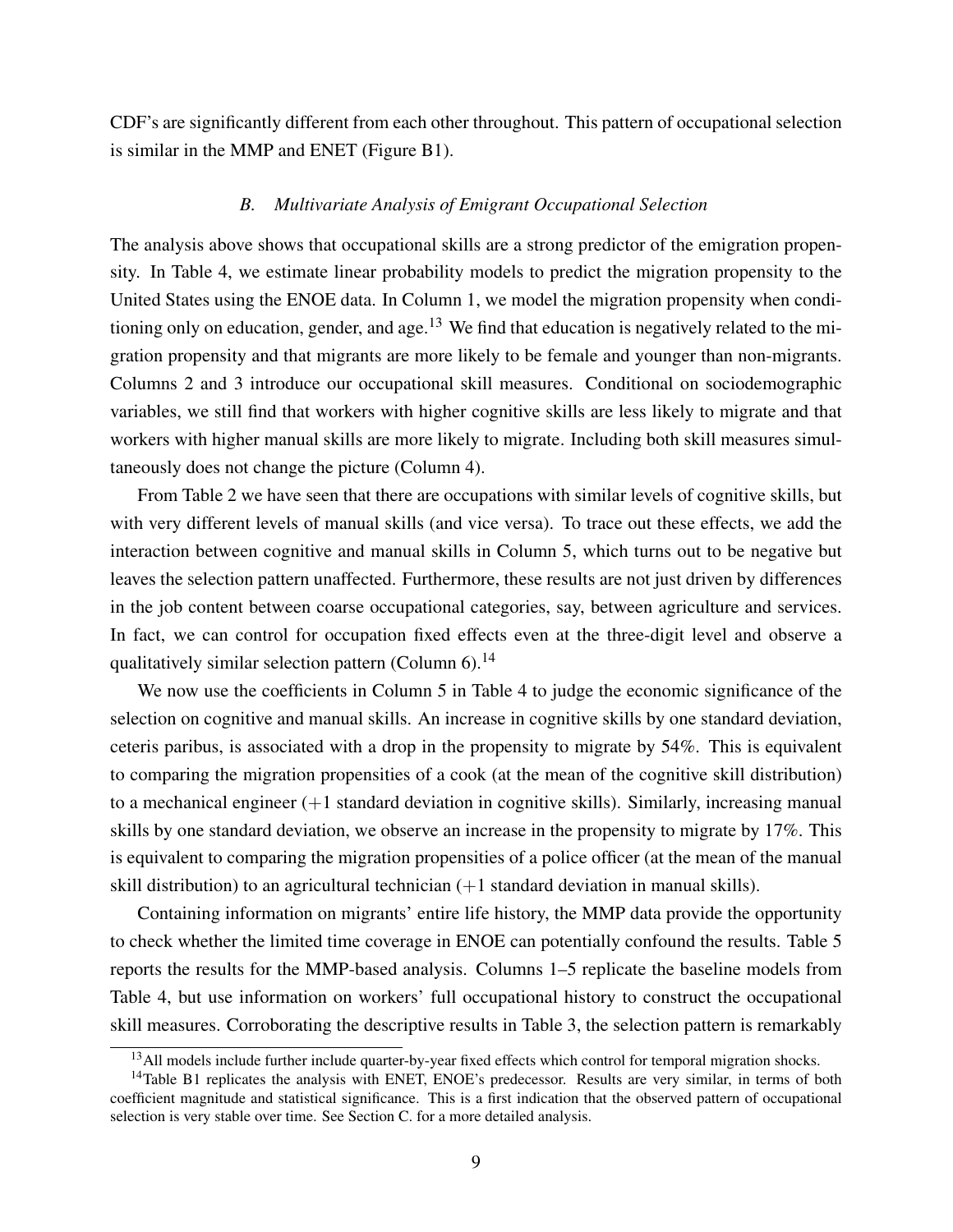robust across datasets. In Column 6, we only keep spells of migrants before their first move to the United States, that is, we drop observations of Mexican emigrants who return to their home country. The findings indicate that not having information on previous migration episodes is unlikely to bias results with the ENOE data. In Column 7, our calculation of cognitive and manual occupational skills is based only on the pre-migration occupation instead of using the job content of all occupations held since labor-market entry. Results hardly change compared to the baseline. Column 8 additionally controls for a full set of state-of-birth fixed effects to capture different migration trends across Mexican states that are potentially correlated with the occupational structure in these states.<sup>15</sup> Results indicate that any differences in cross-state migration (e.g., due to regional Mexico–U.S. migration networks or geographic location) cannot explain the observed pattern of occupational selection.<sup>16</sup>

Finally, accounting for occupational skills also provides novel insights into the mechanisms behind the negative (to intermediate) educational selection found in previous studies. Both ENOE and MMP also indicate negative educational selection prima facie. However, once we condition the estimates on occupational skills, this negative educational selection becomes considerable weaker and is even positive in the ENOE analysis. This suggests that the impact on the migration propensity of educational attainment materializes to a large extent through job choice. Put differently, once holding constant the type of job workers have, people with better education are not less likely to migrate. $17$ 

#### *C. Emigrant Occupational Selection over Time*

In the last 15 years, Mexico has experienced very different emigration waves. The Mexican-born population in the United States has increased rapidly between 2000 and 2009/2010, from about 9 million at the beginning of the century to more than 12 million one decade later. Recently, however, net migration from Mexico to the United States was negative, so the Mexican-born population has fallen below 12 million in 2013. In light of these different emigration waves, the question arises whether the occupational skills of Mexican emigrants systematically change with the scale of migration. Thus, Figure 2a plots the migration propensities for a one-standard-deviation increase in cognitive (blue line) and manual (green line) occupational skills, respectively.<sup>18</sup> For comparison, the right axis shows the Mexican-born population in the United States. We observe that, remarkably, Mexican emigration has always been positively selected on manual skills and negatively

<sup>&</sup>lt;sup>15</sup>We prefer to control for birth state effects instead of pre-migration state effects (which are available in the ENOE) because the latter may be endogenous to the migration decision.

<sup>&</sup>lt;sup>16</sup>A couple of further results are noteworthy. The pattern of occupational selection appears to be driven by men and is similar in rural and urban areas. It is also robust to accounting for selection on earnings.

 $17$ Although the coefficient on schooling has a negative sign in the MMP analysis throughout specifications, it dwarfs once we account for occupational skills and is typically only marginally significant.

<sup>&</sup>lt;sup>18</sup>Estimates are based on the model in Column 5 in Table 4.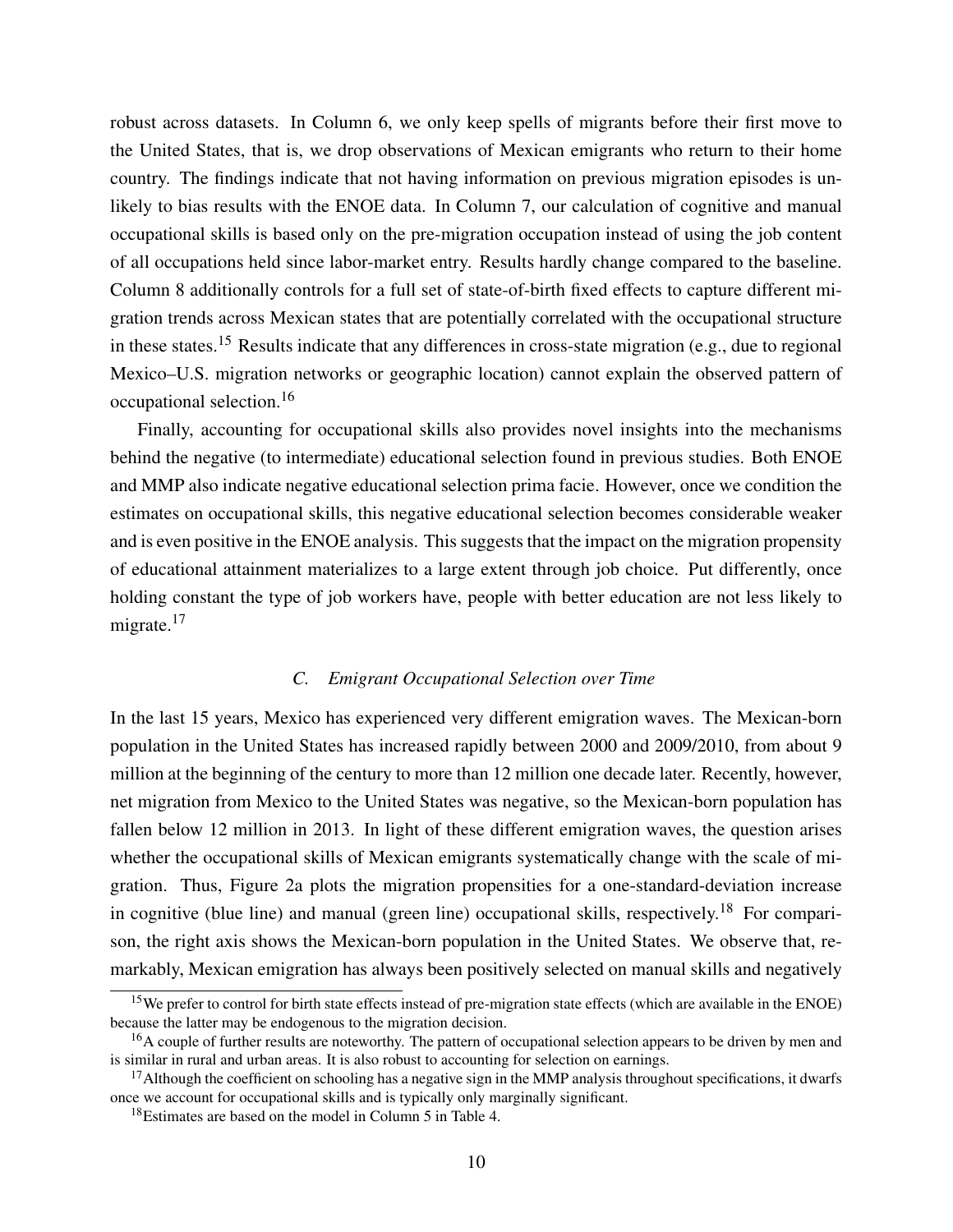selected on cognitive skills over the entire period between 2000 and 2013.

While 2000–2013 was a period of high emigration in general, one might wonder how the selection pattern looks like in times of low emigration. Figure 2b provides an answer to this question. Even though emigration rates in the 1950s, 1960s, and most of the 1970s were very low, the occupational selection pattern of Mexican emigrants shows a considerable persistence. This is also true for the period from 1970 to 2000, when the United States experienced an increase in the Mexican-born population from almost zero to around 9 million.

### V. Conclusions

This is the first paper that provides a detailed picture of the occupational selection of emigrants. We construct novel measures of cognitive and manual skills of workers based on their pre-migration occupational histories, and apply them to Mexican emigrants to the United States as one of the world's largest between-country migration relationships. We find that Mexican emigrants are negatively selected on cognitive skills and are positively selected on manual skills. This selection pattern is remarkably stable across datasets and over time. It is also robust to accounting for many of the selection mechanisms studied in previous papers, that is, selection on education, age, and actual earnings.

Our analysis provides an important building block toward better understanding the sources and mechanisms of emigrant selection. We show that occupational skills play an important role in emigrant selection and could therefore better inform politicians on both sides of the border about who leaves and who comes. Moreover, occupational selection also informs researchers how to interpret their findings with regard to labor-market effects of Mexicans in the United States. For instance, we find that much of the educational selection of Mexican emigrants can be explained by their choice of jobs. In fact, once we hold constant the type of job workers have, Mexicans with better education are not less likely to migrate.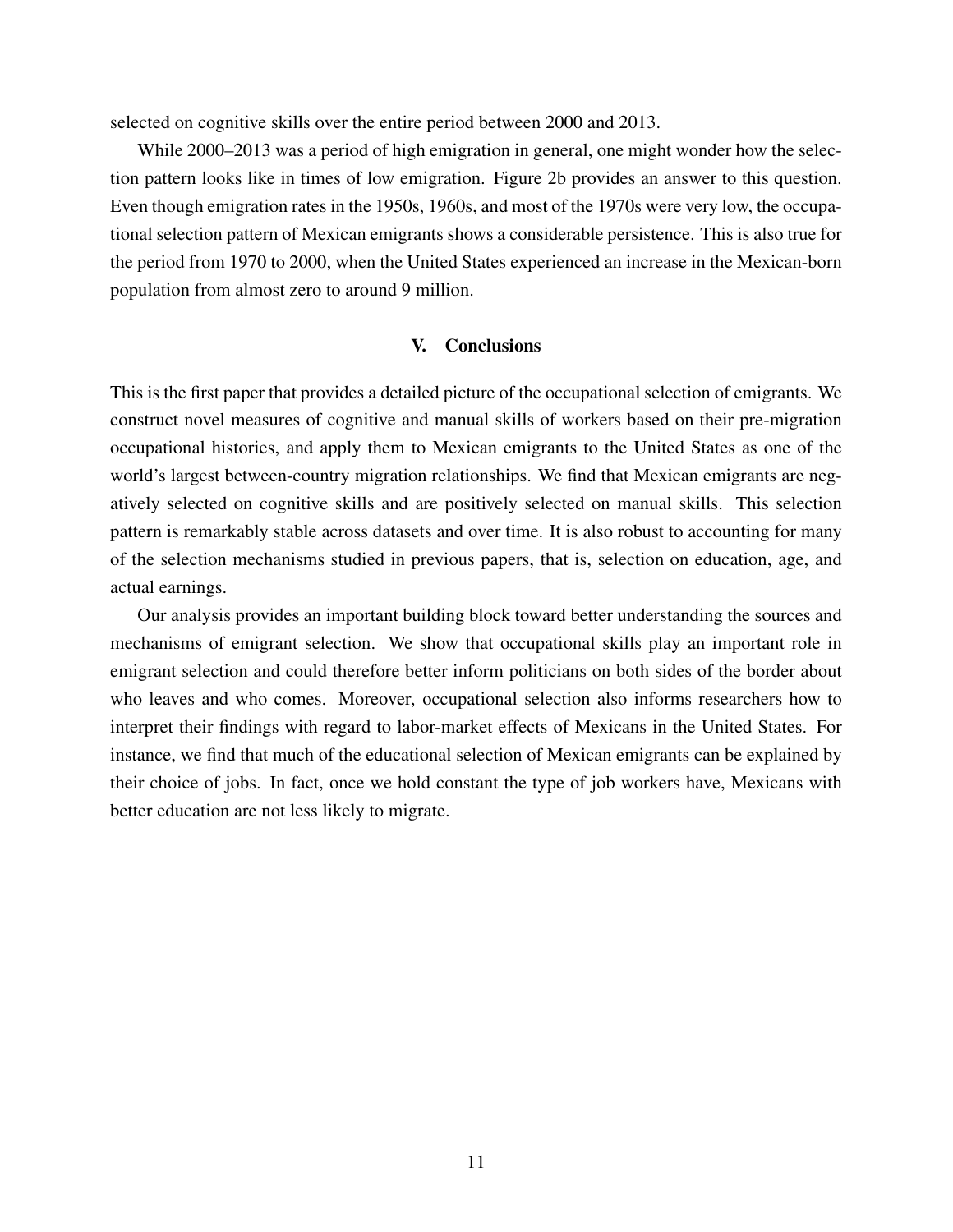#### **References**

- Ambrosini, J. W. and Peri, G. (2012). The Determinants and the Selection of Mexico-US Migrants. *World Economy*, 35(2):111–151.
- Borjas, G. J. (1987). Self-Selection and the Earnings of Immigrants. *American Economic Review*, 77(4):531–553.
- Chiquiar, D. and Hanson, G. H. (2005). International Migration, Self-Selection, and the Distribution of Wages: Evidence from Mexico and the United States. *Journal of Political Economy*, 113(2):239–281.
- Feliciano, C. (2008). Gendered Selectivity: U.S. Mexican Immigrants and Mexican Nonmigrants, 1960-2000. *Latin American Research Review*, 43(1):139–160.
- Fernández-Huertas Moraga, J. (2011). New Evidence on Emigrant Selection. *Review of Economics and Statistics*, 93(1):72–96.
- Fernández-Huertas Moraga, J. (2013). Understanding Different Migrant Selection Patterns in Rural and Urban Mexico. *Journal of Development Economics*, 103(1):182–201.
- Gonzalez-Barrera, A. and Lopez, M. H. (2013). Statistical Profile: A Demographic Portrait of Mexican-Origin Hispanics in the United States. http://www.pewhispanic.org/files/2013/05/2013-04\_ Demographic-Portrait-of-Mexicans-in-the-US.pdf.
- Hanson, G. H. (2006). Illegal Migration from Mexico to the United States. *Journal of Economic Literature*, 44(4):869–924.
- Hanson, G. H. and McIntosh, C. (2010). The Great Mexican Emigration. *Review of Economics and Statistics*, 92(4):798–810.
- Ibarraran, P. and Lubotsky, D. (2007). Mexican Immigration and Self-Selection: New Evidence from the 2000 Mexican Census. In Borjas, G. J., editor, *Mexican Immigration to the United States*, chapter 5, pages 159–192. University of Chicago Press.
- Kaestner, R. and Malamud, O. (2014). Self-Selection and International Migration: New Evidence from Mexico. *Review of Economics and Statistics*, 96(1):78–91.
- McKenzie, D. and Rapoport, H. (2010). Self-Selection Patterns in Mexico-U.S. Migration: The Role of Migration Networks. *Review of Economics and Statistics*, 92(4):811–821.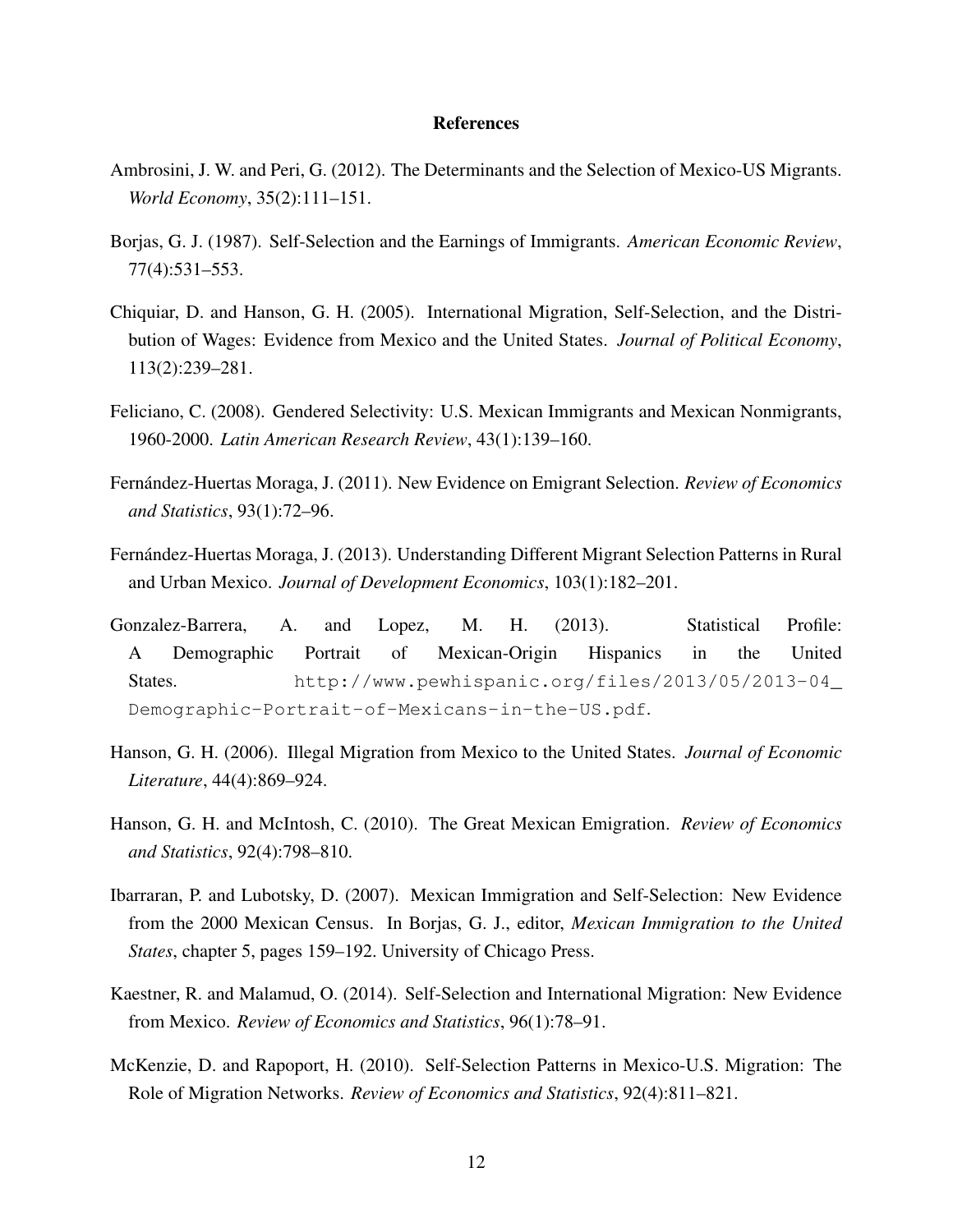- Mishra, P. (2007). Emigration and Wages in Source Countries: Evidence from Mexico. *Journal of Development Economics*, 82(1):180–199.
- Orrenius, P. M. and Zavodny, M. (2005). Self-Selection among Undocumented Immigrants from Mexico. *Journal of Development Economics*, 78(1):215–240.
- Rendall, M. S. and Parker, S. W. (2014). Two Decades of Negative Educational Selectivity of Mexican Migrants to the United States. *Population and Development Review*, 40(3):421–446.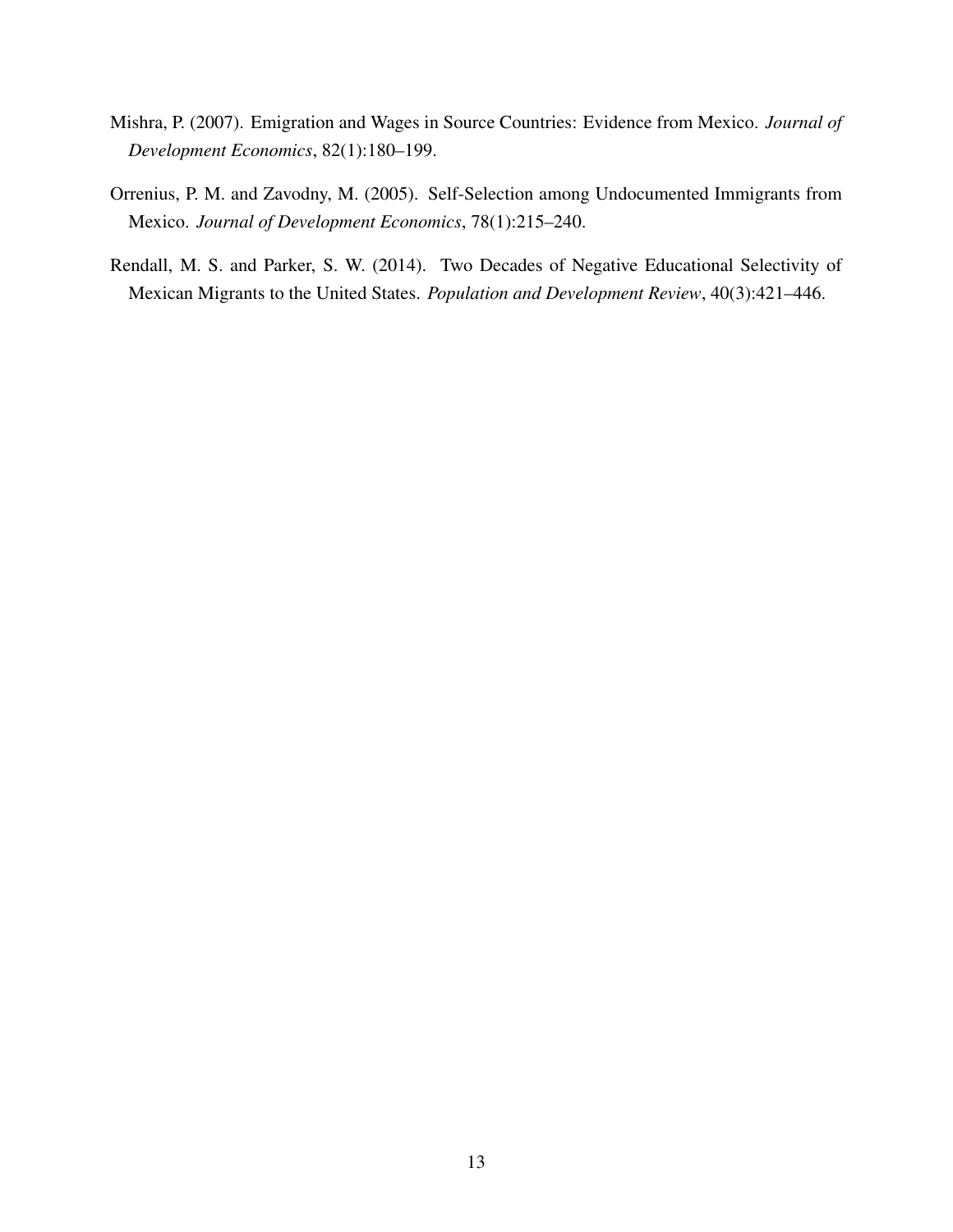# Figures and Tables



Figure 1: CDFs of Emigrant Selection on Occupational Skills

*Notes*: The figures show cumulative distribution functions of cognitive occupational skills (upper panel) and manual occupational skills (lower panel) by migration status. Kolmogorov-Smirnov test on stochastic dominance indicate that differences are significant at the 1% level. *Data source:* ENOE.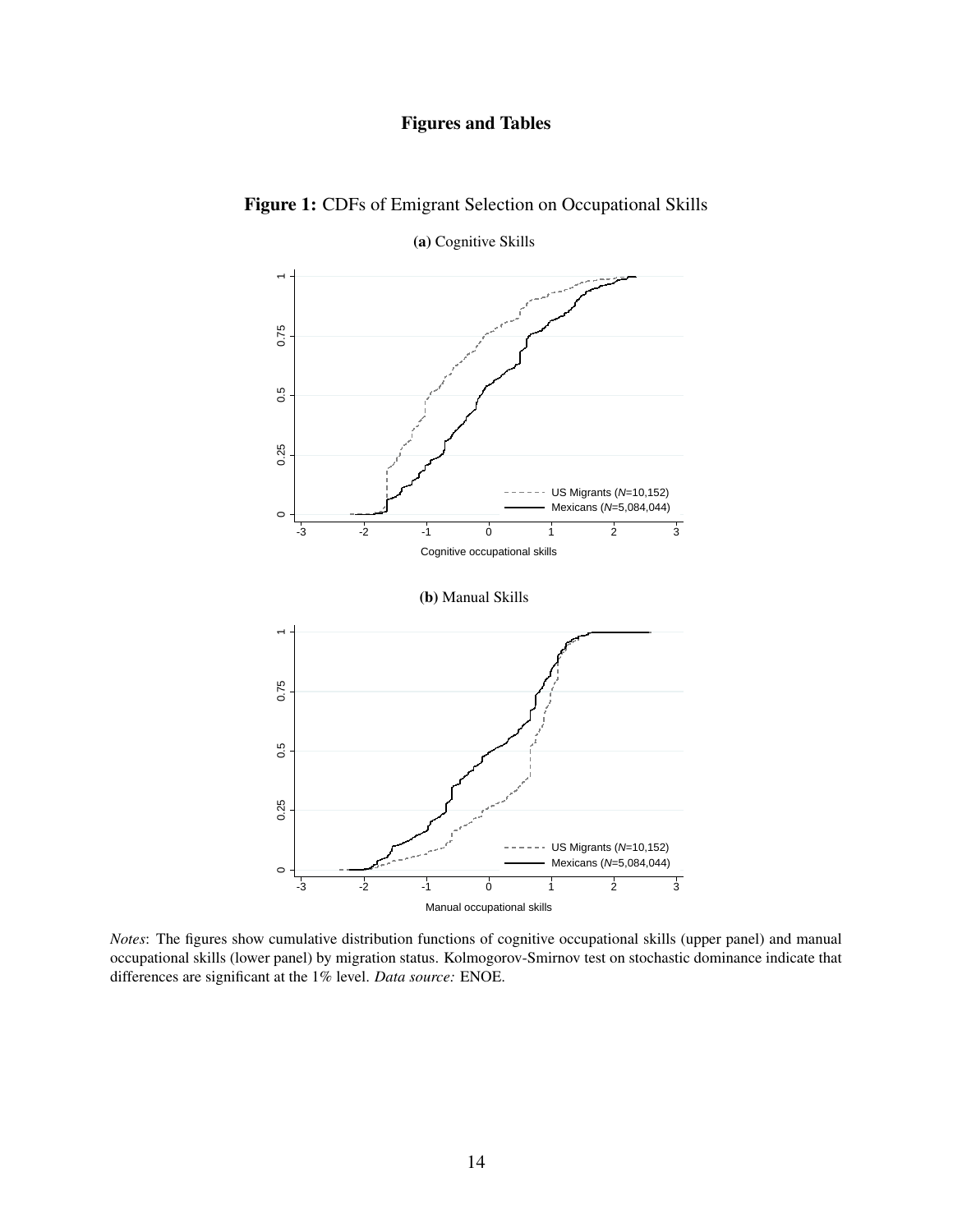

# Figure 2: Emigrant Selection over Time





*Notes*: The figures show the change in emigration propensity for a one-standard-deviation increase in occupational skills. *Data sources:* ENET/ENOE (Figure 2a) and MMP (Figure 2b).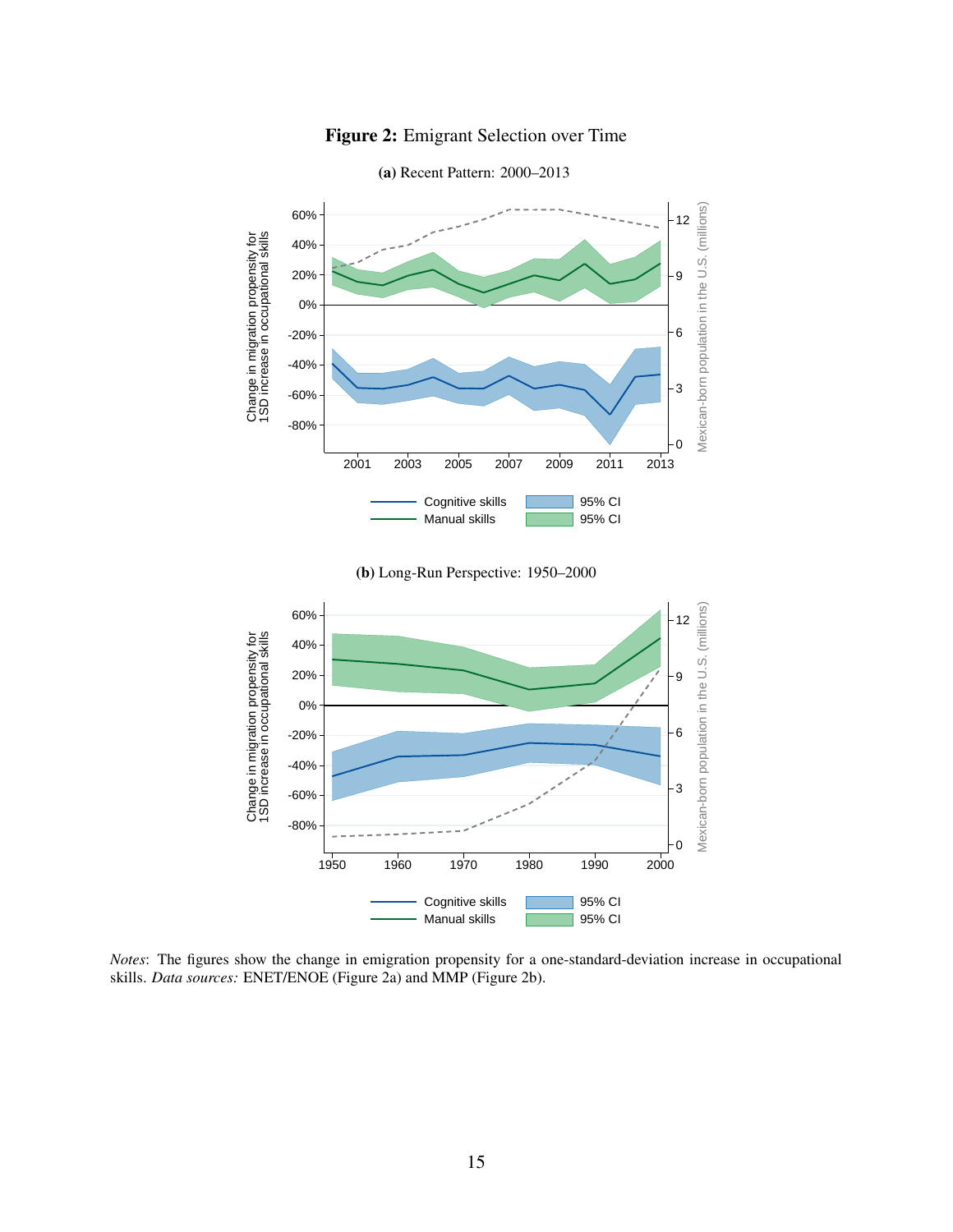| Paper                                                              | Skill Measure                                        | Selection                                            | Time Period | Data Source                                                                                                                                                                                                                                                                                                                                                                                                                                                                                                                                                                                                                                                                                                                                                                                                                                                     |
|--------------------------------------------------------------------|------------------------------------------------------|------------------------------------------------------|-------------|-----------------------------------------------------------------------------------------------------------------------------------------------------------------------------------------------------------------------------------------------------------------------------------------------------------------------------------------------------------------------------------------------------------------------------------------------------------------------------------------------------------------------------------------------------------------------------------------------------------------------------------------------------------------------------------------------------------------------------------------------------------------------------------------------------------------------------------------------------------------|
| Chiquiar and Hanson (2005)                                         | predicted earnings<br>education                      | $\,<\,$<br>$\,<$                                     | 1990, 2000  | U.S. and Mexican Census (1990, 2000)                                                                                                                                                                                                                                                                                                                                                                                                                                                                                                                                                                                                                                                                                                                                                                                                                            |
| Orrenius and Zavodny (2005)                                        | education                                            | $\,<$                                                | 1982-1997   | MMP (1982, 1987 - 1997)                                                                                                                                                                                                                                                                                                                                                                                                                                                                                                                                                                                                                                                                                                                                                                                                                                         |
| Ibarraran and Lubotsky (2007)                                      | education                                            | I                                                    | 2000        | Mexican Census (2000)                                                                                                                                                                                                                                                                                                                                                                                                                                                                                                                                                                                                                                                                                                                                                                                                                                           |
| Mishra (2007)                                                      | education                                            | $\ddot{}$                                            | 1970-2000   | U.S. and Mexican Census (1970, 1990, 2000)                                                                                                                                                                                                                                                                                                                                                                                                                                                                                                                                                                                                                                                                                                                                                                                                                      |
| Feliciano (2008)                                                   | education                                            | $\,{}^+$                                             | 1960-2000   | U.S. and Mexican Census (1960, 1970, 1990, 2000)                                                                                                                                                                                                                                                                                                                                                                                                                                                                                                                                                                                                                                                                                                                                                                                                                |
| McKenzie and Rapoport (2010)                                       | education                                            | - (strong networks)<br>+ (weak networks)             | 1997        | ENADID (1997)                                                                                                                                                                                                                                                                                                                                                                                                                                                                                                                                                                                                                                                                                                                                                                                                                                                   |
|                                                                    |                                                      |                                                      |             |                                                                                                                                                                                                                                                                                                                                                                                                                                                                                                                                                                                                                                                                                                                                                                                                                                                                 |
| Fernández-Huertas Moraga (2011)                                    | actual earnings<br>education                         | $-(men)/+$<br>(women)                                | 2000-2004   | ENET (2000-2004)                                                                                                                                                                                                                                                                                                                                                                                                                                                                                                                                                                                                                                                                                                                                                                                                                                                |
| Ambrosini and Peri (2012)                                          | actual earnings<br>education                         |                                                      | 2002-2005   | MXFLS (2002, 2005)                                                                                                                                                                                                                                                                                                                                                                                                                                                                                                                                                                                                                                                                                                                                                                                                                                              |
| Fernández-Huertas Moraga (2013)                                    | actual earnings<br>education                         | $-(urban)$ / $+(rural)$<br>$-$ (urban) $/ +$ (rural) | 2000-2004   | ENET (2000-2004)                                                                                                                                                                                                                                                                                                                                                                                                                                                                                                                                                                                                                                                                                                                                                                                                                                                |
| Kaestner and Malamud (2014)                                        | ability<br>actual earnings<br>education<br>cognitive | $-(men)$<br>$\lt$<br>$\circ$                         | 2002-2005   | MXFLS (2002, 2005)                                                                                                                                                                                                                                                                                                                                                                                                                                                                                                                                                                                                                                                                                                                                                                                                                                              |
| Rendall and Parker (2014)                                          | education                                            |                                                      | 1987-2010   | ENADID (1992, 1997, 2006, 2009), ENE (2002),<br>ENOE (2006-2010), MXFLS (2002, 2005)                                                                                                                                                                                                                                                                                                                                                                                                                                                                                                                                                                                                                                                                                                                                                                            |
| selection, that is, non-migrants are more skilled<br>Labor Survey. |                                                      |                                                      |             | migrants. " <sup>N</sup> " indicates that the study finds intermediate (to positive) selection, that is, migrants are drawn from the middle of the skill distribution. "O" indicates<br>that the study finds no selection. <i>Data Source: MMP</i><br>Notes: The table shows related papers that look at migrant selection between Mexico and the United States. Selection: "-" indicates that the study finds negative<br>Dinámica Demográfica): National Survey of Demographic Dynamics; ENE (Encuesta Nacional de Empleo): National Employment Survey; ENOE (Encuesta<br>than migrants. " <sup>+</sup> " indicates that the study finds positive selection, that is, migrants are more skilled than non-<br>Nacional de Ocupación y Empleo): National Survey of Occupation and Employment; ENET (Encuesta Nacional de Empleo Trimestral): Quarterly National |

Table 1: Literature on the Selection of Mexican Migrants to the United States Table 1: Literature on the Selection of Mexican Migrants to the United States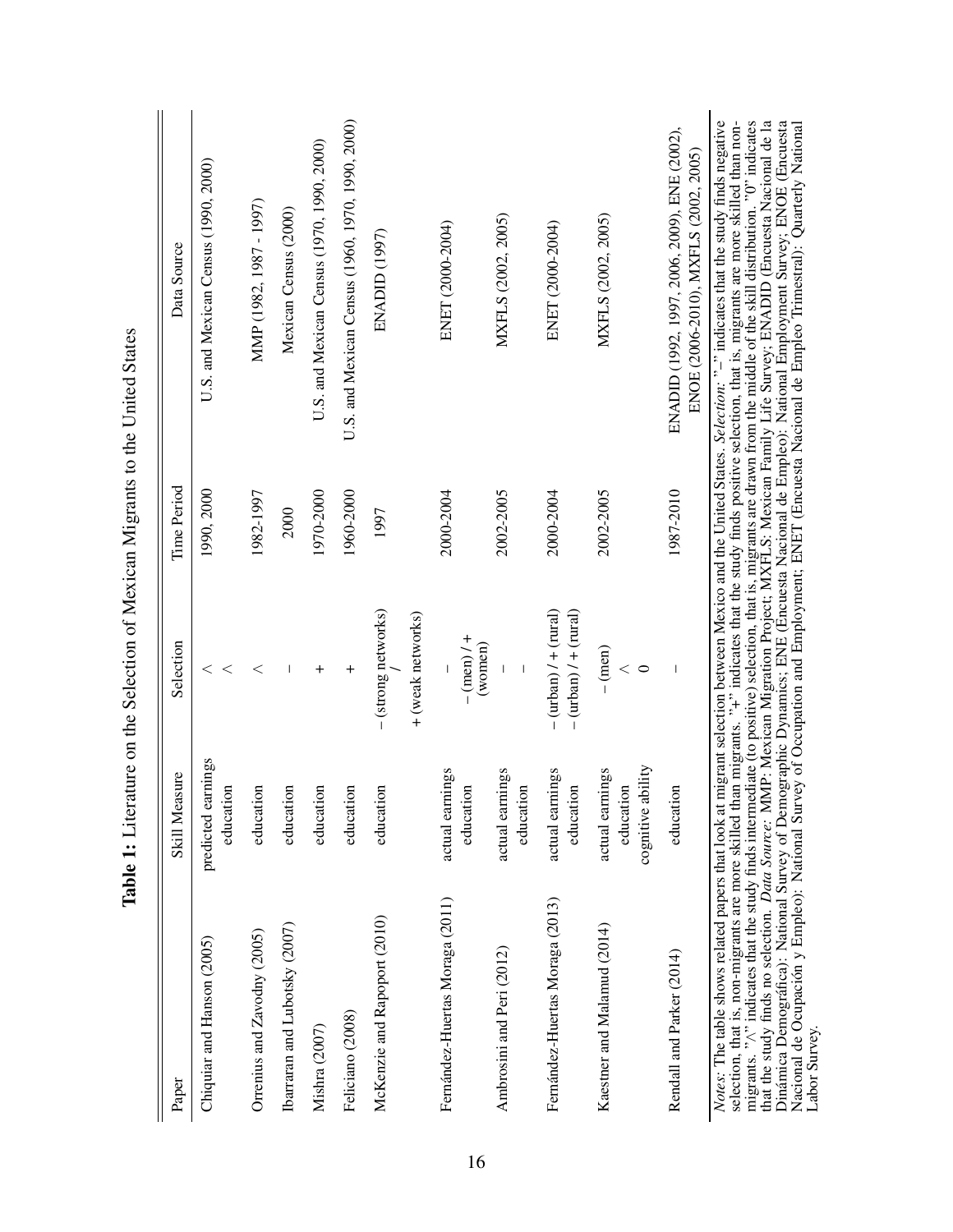| Cognitive Occupational S    | <b>SIIN</b>        |              |                             | <b>Manual Occupational Skills</b> |                    |
|-----------------------------|--------------------|--------------|-----------------------------|-----------------------------------|--------------------|
| Occupation                  | Cognitive<br>Score | Manual Score | Occupation                  | Manual Score                      | Cognitive<br>Score |
| Psychologists               | $\ddot{5}$         | $-1.33$      | Sheet Metal Workers         | .59                               | $-0.16$            |
| Secondary School Teachers   | 2.11               | $-0.73$      | Harvesting Laborers         | 1.58                              | $-0.91$            |
| College Instructors         | 2.10               | $-1.12$      | Carpenters                  | <b>1.53</b>                       | $-0.11$            |
| Education Prog. Managers    | 2.02               | $-1.04$      | Industrial Mechanics        | 1.53                              | $-0.13$            |
| <b>CEOs</b>                 | 96.                | $-0.28$      | <b>Butchers</b>             | $\overline{50}$                   | $-0.39$            |
| Cognitive Occupational S    | <b>SIIR</b>        |              | <b>Bottom 5 Occupations</b> | <b>Manual Occupational Skills</b> |                    |
| Occupation                  | Cognitive<br>Score | Manual Score | Occupation                  | Manual Score                      | Cognitive<br>Score |
| <b>Stock Farmers</b>        | .76<br>╦           | 0.28         | Telephone Operators         | $-2.06$                           | $-0.48$            |
| Farmers, agricultural crops | $\ddot{9}$<br>ᅮ    | 1.19         | Sales Representatives       | $-1.93$                           | 0.23               |
| Farmers, vegetables/greens  | 58.<br>ᅮ           | 0.85         | University Professors       | $-1.85$                           | 1.92               |
| Farmers, corn/beans         | 57<br>고            | 0.64         | Accountants                 | $-1.80$                           | 1.34               |
| Farmers, fruit crops        | 43                 | 0.88         | Personnel Administrators    | $-1.77$                           | $-45$              |

Table 2: Skill Content of Mexican Occupations Table 2: Skill Content of Mexican Occupations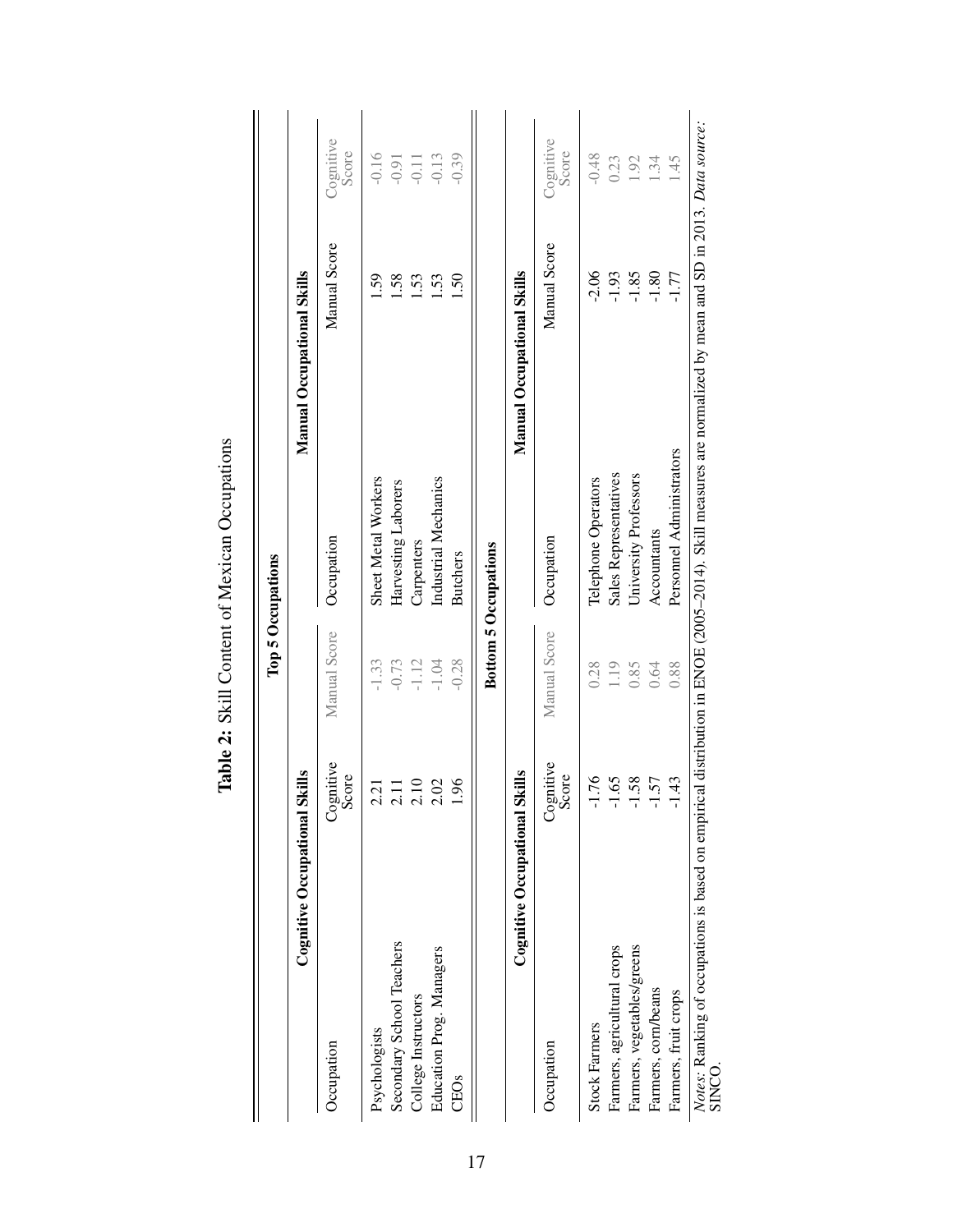|                                                                                                                                                                                                                                                                                                                                                                                                                                                                                                                                                                                                                                                                        |                         | ENOE                                |                         | ENET                                |                         | MMP                                 | <b>MXFLS</b>            |                                     |
|------------------------------------------------------------------------------------------------------------------------------------------------------------------------------------------------------------------------------------------------------------------------------------------------------------------------------------------------------------------------------------------------------------------------------------------------------------------------------------------------------------------------------------------------------------------------------------------------------------------------------------------------------------------------|-------------------------|-------------------------------------|-------------------------|-------------------------------------|-------------------------|-------------------------------------|-------------------------|-------------------------------------|
|                                                                                                                                                                                                                                                                                                                                                                                                                                                                                                                                                                                                                                                                        | $2005 -$                | $-2014$                             |                         | 2000-2004                           |                         | 1950–2011                           | 2002-2006               |                                     |
|                                                                                                                                                                                                                                                                                                                                                                                                                                                                                                                                                                                                                                                                        | Propensity<br>Migration | Diff. from<br>Reference<br>Category | Migration<br>Propensity | Diff. from<br>Reference<br>Category | Propensity<br>Migration | Diff. from<br>Reference<br>Category | Propensity<br>Migration | Diff. from<br>Reference<br>Category |
| Cognitive occupational skills                                                                                                                                                                                                                                                                                                                                                                                                                                                                                                                                                                                                                                          |                         |                                     |                         |                                     |                         |                                     |                         |                                     |
| 3rd (bottom) tertile                                                                                                                                                                                                                                                                                                                                                                                                                                                                                                                                                                                                                                                   | 1.722                   |                                     | 1.639                   |                                     | 1.327                   |                                     | 1.387                   |                                     |
| 2nd tertile                                                                                                                                                                                                                                                                                                                                                                                                                                                                                                                                                                                                                                                            | 0.688                   | $-1.034***$                         | 0.737                   | $-0.902***$                         | 1.089                   | $-0.238***$                         | 0.945                   | $-0.442***$                         |
| 1th (top) tertile                                                                                                                                                                                                                                                                                                                                                                                                                                                                                                                                                                                                                                                      | 0.466                   | $-1.256***$                         | 0.367                   | $-1.271***$                         | 0.664                   | $-0.663***$                         | 0.671                   | $-0.716***$                         |
| Manual occupational skills                                                                                                                                                                                                                                                                                                                                                                                                                                                                                                                                                                                                                                             |                         |                                     |                         |                                     |                         |                                     |                         |                                     |
| 3rd (bottom) tertile                                                                                                                                                                                                                                                                                                                                                                                                                                                                                                                                                                                                                                                   | 0.477                   |                                     | 0.397                   |                                     | 0.575                   |                                     | 0.641                   |                                     |
| 2nd tertile                                                                                                                                                                                                                                                                                                                                                                                                                                                                                                                                                                                                                                                            | 1.056                   | $0.579***$                          | 0.874                   | $0.477***$                          | 1.242                   | $0.667***$                          | 0.859                   | $0.218**$                           |
| 1th (top) tertile                                                                                                                                                                                                                                                                                                                                                                                                                                                                                                                                                                                                                                                      | 1.496                   | $1.019***$                          | 1.575                   | 1.178***                            | 1.374                   | 0.799***                            | 1.587                   | 0.946***                            |
| For comparison: Education                                                                                                                                                                                                                                                                                                                                                                                                                                                                                                                                                                                                                                              |                         |                                     |                         |                                     |                         |                                     |                         |                                     |
| 0-3 years of schooling                                                                                                                                                                                                                                                                                                                                                                                                                                                                                                                                                                                                                                                 | 0.924                   |                                     | 0.886                   |                                     | 0.939                   |                                     | 0.747                   |                                     |
| 4–6 years of schooling                                                                                                                                                                                                                                                                                                                                                                                                                                                                                                                                                                                                                                                 | 1.298                   | $0.374***$                          | 1.476                   | $0.590***$                          | 1.118                   | $0.179***$                          | 1.139                   | $0.392***$                          |
| 7-9 years of schooling                                                                                                                                                                                                                                                                                                                                                                                                                                                                                                                                                                                                                                                 | 1.233                   | $0.309***$                          | 1.187                   | $0.301***$                          | 1.243                   | $0.304***$                          | 1.193                   | 0.446***                            |
| 10–12 years of schooling                                                                                                                                                                                                                                                                                                                                                                                                                                                                                                                                                                                                                                               | 0.827                   | $-0.097**$                          | 0.814                   | $-0.072***$                         | 0.881                   | $-0.058$                            | 1.161                   | $0.415***$                          |
| More than 12 years of schooling                                                                                                                                                                                                                                                                                                                                                                                                                                                                                                                                                                                                                                        | 0.555                   | $-0.369***$                         | 0.314                   | $-0.572***$                         | 0.495                   | $-0.444***$                         | 0.368                   | $-0.378**$                          |
| Total observations                                                                                                                                                                                                                                                                                                                                                                                                                                                                                                                                                                                                                                                     |                         | 5,094,196                           |                         | 3,765,142                           |                         | 525,596                             | 28,193                  |                                     |
| U.S. migrants                                                                                                                                                                                                                                                                                                                                                                                                                                                                                                                                                                                                                                                          | 10,1                    | 52                                  |                         | 12,299                              |                         | 10,704                              | 566                     |                                     |
| content of current and all previous occupations. Skill measures are normalized by mean and SD from last available full year in the respective dataset (ENET uses<br>Notes: Samples consist of Mexican males and females aged 16 to 65. To account for different migrant shares across datasets, we scale migrant status by migrant<br>share to obtain <i>Migration Propensity</i> . Cognitive and manual skills incorporate full observed worker history; they are defined as (unweighted) averages of skill<br>ENOE standardization). Statistical difference from the reference category is tested with two-sided t-test. Significance levels: **** p<0.0.05, * p<0.1 |                         |                                     |                         |                                     |                         |                                     |                         |                                     |

Table 3: Descriptive Statistics on Migrant Selection Table 3: Descriptive Statistics on Migrant Selection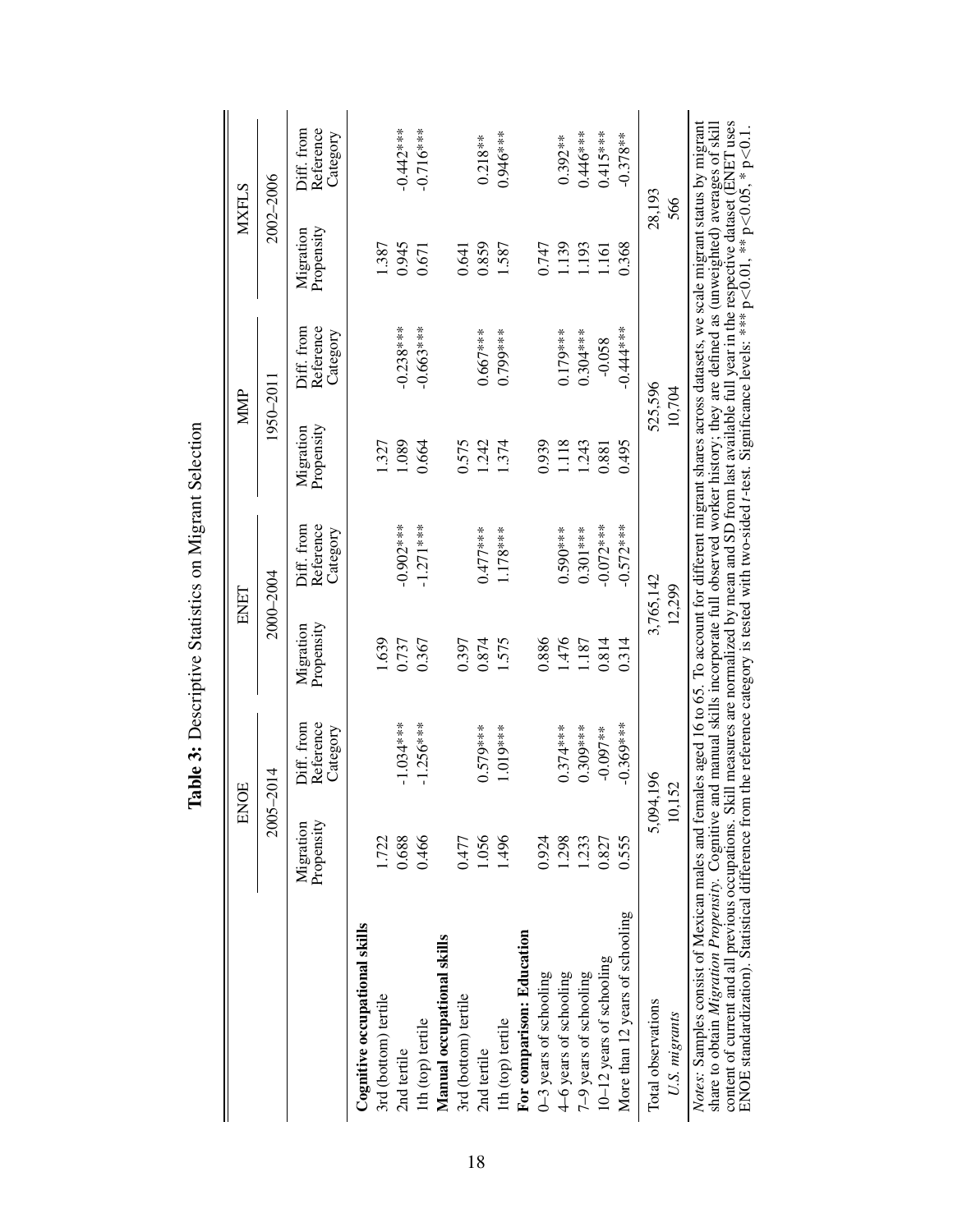| Dependent Variable: Migration Propensity to the U.S. |             |             |             |              |             |             |
|------------------------------------------------------|-------------|-------------|-------------|--------------|-------------|-------------|
|                                                      | (1)         | (2)         | (3)         | (4)          | (5)         | (6)         |
| Cognitive skills                                     |             | $-0.525***$ |             | $-0.486***$  | $-0.540***$ | $-0.306***$ |
|                                                      |             | (0.023)     |             | (0.026)      | (0.027)     | (0.048)     |
| Manual skills                                        |             |             | $0.303***$  | $0.076***$   | $0.172***$  | $0.113**$   |
|                                                      |             |             | (0.019)     | (0.021)      | (0.022)     | (0.045)     |
| Cognitive $\times$ manual skills                     |             |             |             |              | $-0.459***$ | $-0.270***$ |
|                                                      |             |             |             |              | (0.024)     | (0.041)     |
| Education                                            | $-0.060***$ | $0.016***$  | $-0.029***$ | $0.018***$   | $0.010**$   | $0.020***$  |
|                                                      | (0.004)     | (0.005)     | (0.004)     | (0.005)      | (0.005)     | (0.005)     |
| Female                                               | $-1.129***$ | $-0.916***$ | $-1.001***$ | $-0.900$ *** | $-0.851***$ | $-0.732***$ |
|                                                      | (0.031)     | (0.028)     | (0.029)     | (0.028)      | (0.027)     | (0.032)     |
| Age                                                  | $-0.040***$ | $-0.035***$ | $-0.038***$ | $-0.035***$  | $-0.035***$ | $-0.035***$ |
|                                                      | (0.001)     | (0.001)     | (0.001)     | (0.001)      | (0.001)     | (0.001)     |
| Quarter-by-year fixed effects                        | X           | X           | X           | X            | X           | X           |
| Occupation fixed effects (156)                       |             |             |             |              |             | X           |
| $R^2$                                                | 0.001       | 0.001       | 0.001       | 0.001        | 0.002       | 0.002       |
| <b>Observations</b>                                  | 5,094,196   | 5,094,196   | 5,094,196   | 5,094,196    | 5,094,196   | 5,094,196   |

# Table 4: Migrant Occupational Selection: Baseline Results

*Notes:* Sample consists of Mexican males and females aged 16 to 65. Dependent variable is migrant status scaled by quarterly migrant share. Cognitive and manual skills incorporate full observed worker history; they are defined as (unweighted) averages of skill content of current and all previous (max. four) occupations. Skill measures are normalized by mean and SD from 2013. Occupation fixed effects are at the three-digit level and refer to last observed occupation. All regressions are weighted by sampling weights. Standard errors (in parentheses) are clustered at the household level. Significance levels: \*\*\* p<0.01, \*\* p<0.05, \* p<0.1. *Data source:* ENOE, Q1-2005–Q2-2014.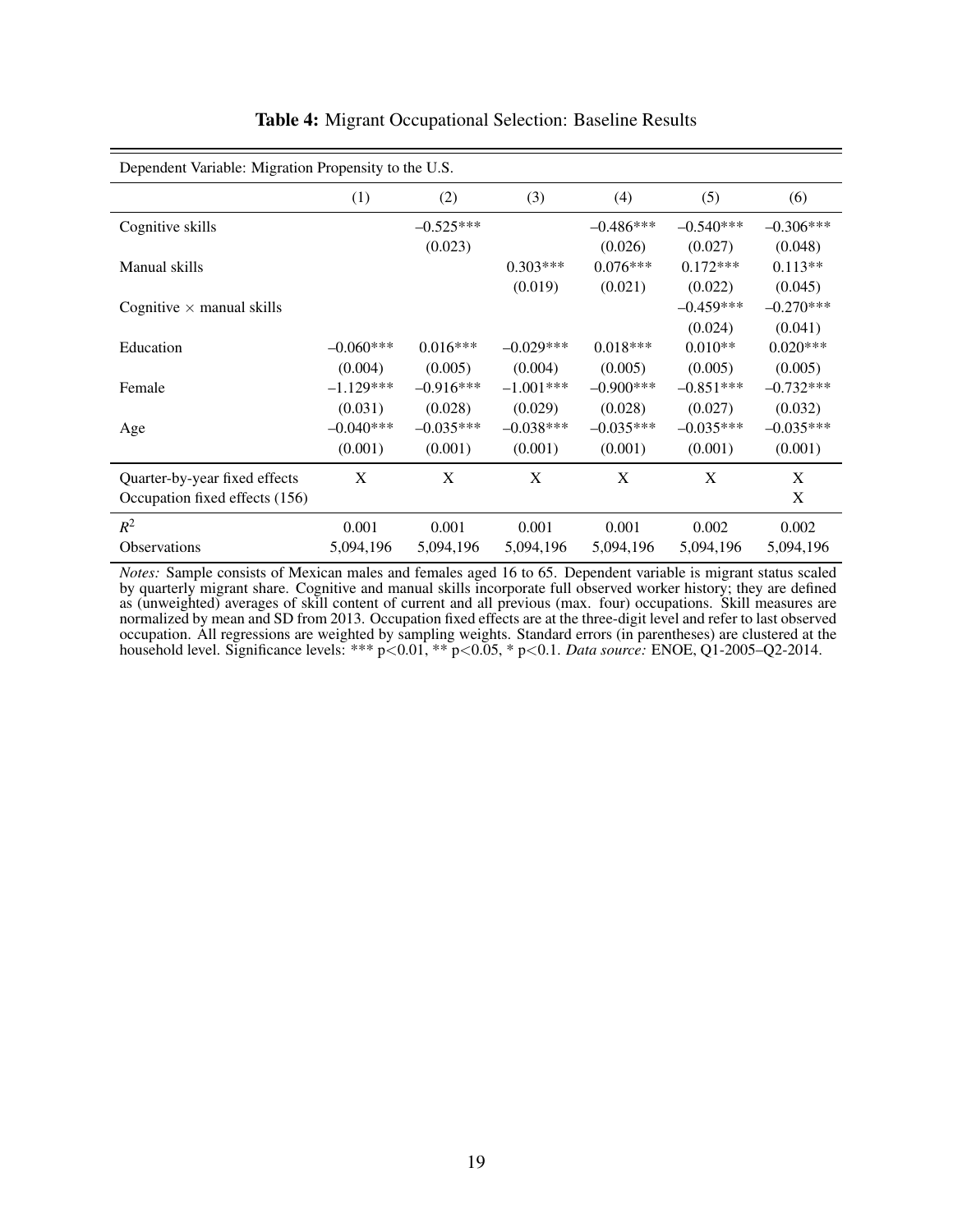| Dependent Variable: Migration Propensity to the                                                                                                                                                                                                                                                                                                                                                                                                                                                                                                                                                                                                                                                                                      |             | U.S.               |              |             |              |             |                 |               |
|--------------------------------------------------------------------------------------------------------------------------------------------------------------------------------------------------------------------------------------------------------------------------------------------------------------------------------------------------------------------------------------------------------------------------------------------------------------------------------------------------------------------------------------------------------------------------------------------------------------------------------------------------------------------------------------------------------------------------------------|-------------|--------------------|--------------|-------------|--------------|-------------|-----------------|---------------|
|                                                                                                                                                                                                                                                                                                                                                                                                                                                                                                                                                                                                                                                                                                                                      |             |                    | Baseline     |             |              | No return   | Last occ.       | State FE      |
|                                                                                                                                                                                                                                                                                                                                                                                                                                                                                                                                                                                                                                                                                                                                      | Ξ           | $\widehat{\varpi}$ | $\odot$      | $\bigoplus$ | $\odot$      | $\odot$     | $\widehat{\in}$ | $\circledast$ |
| Cognitive skills                                                                                                                                                                                                                                                                                                                                                                                                                                                                                                                                                                                                                                                                                                                     |             | $-0.296***$        |              | $-0.251***$ | $-0.220***$  | $-0.184***$ | $-0.225***$     | $-0.272***$   |
|                                                                                                                                                                                                                                                                                                                                                                                                                                                                                                                                                                                                                                                                                                                                      |             | (0.022)            |              | (0.030)     | (0.029)      | (0.034)     | (0.030)         | (0.030)       |
| Manual skills                                                                                                                                                                                                                                                                                                                                                                                                                                                                                                                                                                                                                                                                                                                        |             |                    | $0.263***$   | $0.067***$  | $0.113***$   | $0.099***$  | $0.098***$      | $0.104***$    |
|                                                                                                                                                                                                                                                                                                                                                                                                                                                                                                                                                                                                                                                                                                                                      |             |                    | (0.022)      | (0.029)     | (0.030)      | (0.037)     | (0.029)         | (0.031)       |
| Cognitive skills $\times$ manual skills                                                                                                                                                                                                                                                                                                                                                                                                                                                                                                                                                                                                                                                                                              |             |                    |              |             | $-0.099$ *** | $-0.080$    | $-0.169***$     | $-0.083***$   |
|                                                                                                                                                                                                                                                                                                                                                                                                                                                                                                                                                                                                                                                                                                                                      |             |                    |              |             | (0.015)      | (0.017)     | (0.018)         | (0.016)       |
| Education                                                                                                                                                                                                                                                                                                                                                                                                                                                                                                                                                                                                                                                                                                                            | $-0.058***$ | $-0.011*$          | $-0.028***$  | $-0.011*$   | $-0.016**$   | $-0.015**$  | $-0.021***$     | $-0.001$      |
|                                                                                                                                                                                                                                                                                                                                                                                                                                                                                                                                                                                                                                                                                                                                      | (0.005)     | (0.006)            | (0.006)      | (0.006)     | (0.006)      | (0.007)     | (0.006)         | (0.007)       |
| Female                                                                                                                                                                                                                                                                                                                                                                                                                                                                                                                                                                                                                                                                                                                               | $-0.657***$ | $-0.430***$        | $-0.470$ *** | $-0.417***$ | $-0.392***$  | $-0.273***$ | $-0.357***$     | $-0.345***$   |
|                                                                                                                                                                                                                                                                                                                                                                                                                                                                                                                                                                                                                                                                                                                                      | (0.042)     | (0.044)            | (0.044)      | (0.045)     | (0.045)      | (0.053)     | (0.052)         | (0.047)       |
| Age                                                                                                                                                                                                                                                                                                                                                                                                                                                                                                                                                                                                                                                                                                                                  | $-0.046***$ | $-0.043***$        | $-0.043***$  | $-0.042***$ | $-0.043***$  | $-0.061***$ | $-0.043***$     | $-0.047***$   |
|                                                                                                                                                                                                                                                                                                                                                                                                                                                                                                                                                                                                                                                                                                                                      | (0.002)     | (0.002)            | (0.002)      | (0.002)     | (0.002)      | (0.002)     | (0.002)         | (0.002)       |
| Birth state fixed effects                                                                                                                                                                                                                                                                                                                                                                                                                                                                                                                                                                                                                                                                                                            |             |                    |              |             |              |             |                 | ×             |
| Year fixed effects                                                                                                                                                                                                                                                                                                                                                                                                                                                                                                                                                                                                                                                                                                                   | ×           | ×                  | ×            | ×           | ×            | ×           | ×               | ×             |
|                                                                                                                                                                                                                                                                                                                                                                                                                                                                                                                                                                                                                                                                                                                                      | 0.006       | 0.008              | 0.007        | 0.008       | 0.008        | 0.007       | 0.008           | 0.015         |
| Observations                                                                                                                                                                                                                                                                                                                                                                                                                                                                                                                                                                                                                                                                                                                         | 525,596     | 525,596            | 525,596      | 525,596     | 525,596      | 437,703     | 450,208         | 525,119       |
| from 2011 (last available year in MMP). In Column 7, we consider only the last pre-migration occupation to calculate occupational skill measures; people<br>Notes: Sample includes Mexican males and females aged 16 to 65 (in Column 6, we drop all observations after the first move to the United States, i.e., estimation<br>is without return migrants). Dependent variable is migrant status scaled by annual migrant share. Cognitive and manual skills incorporate full observed worker<br>history; they are defined as (unweighted) averages of skill con<br>without occupational information immediately before migration are dropped. Robust standard errors, shown in parentheses, are clustered at the individual level |             |                    |              |             |              |             |                 |               |
| Significance levels: *** $p<0.01$ , ** $p<0.05$ , * $p<0.1$ . <i>Data Source</i> : MMP.                                                                                                                                                                                                                                                                                                                                                                                                                                                                                                                                                                                                                                              |             |                    |              |             |              |             |                 |               |

Table 5: Migrant Occupational Selection: MMP Table 5: Migrant Occupational Selection: MMP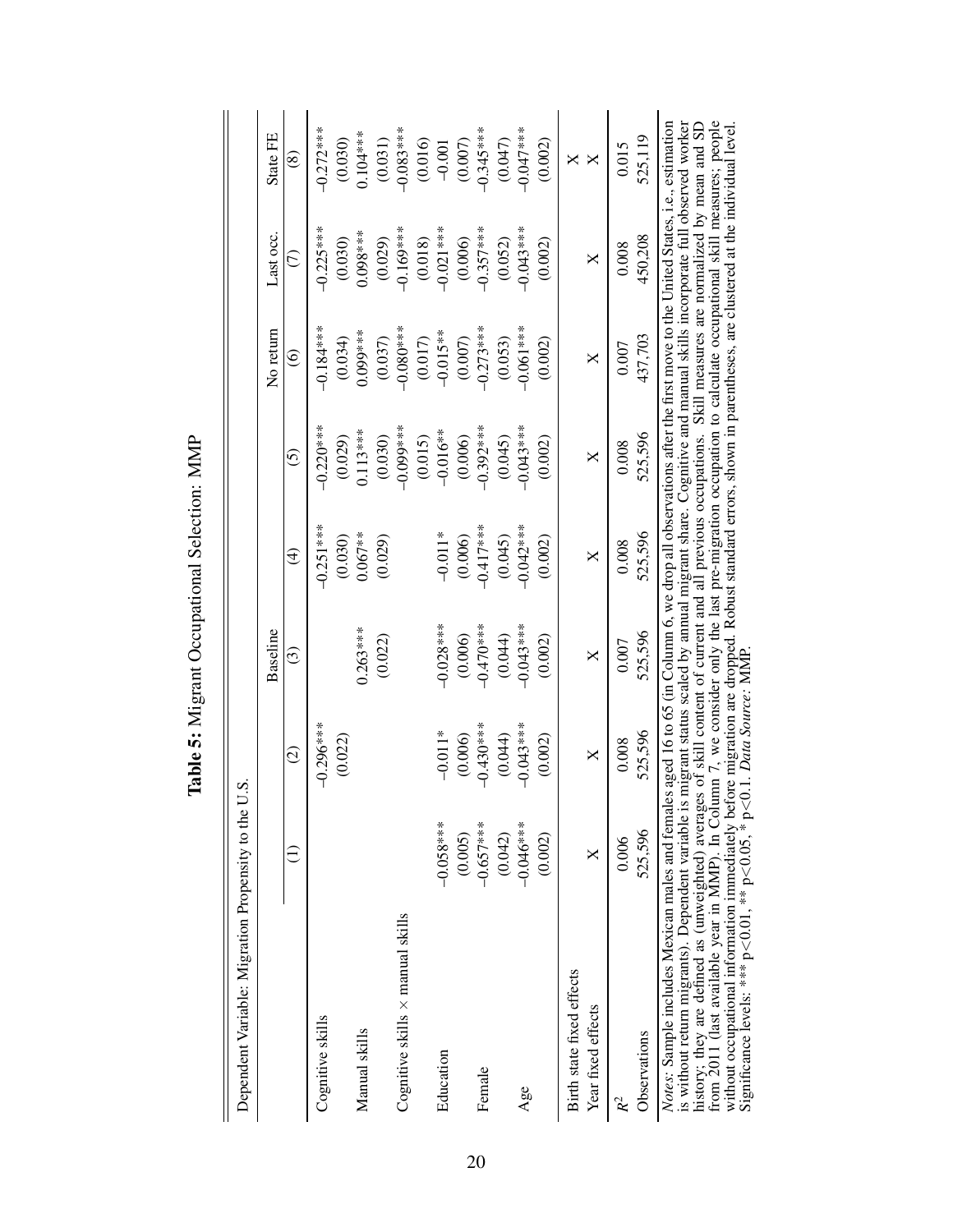#### Appendix A: Details on SINCO

The SINCO's is formed by occupations, each of which is understood as "the set of tasks and duties performed or expected to be performed by an individual, for an employer or for himself/herself." In order to group them, it is necessary to identify which of them share common characteristics and which do not, and this allows one to create a set of groups and, consequently, to start to bring order to a universe that otherwise would be chaotic. The resulting groups are what is called "occupation" that is, "a set of jobs whose main tasks and duties are characterized by a high degree of similarity", regardless of where the job is performed and the relationships established with other actors in the labor market. As with jobs, occupations are grouped into larger units and how they are grouped is the result of their being organized according to the nature of the work done. The nature of the work done is understood as the contextual and essential features of the occupations, such as purpose, functions, types of procedures, expertise, position in the production process, variability of activities, autonomy, etc.

Another significant element in the formation of the groups is the concept of competence, understood as "the ability to perform the tasks and duties of a particular job." Generally speaking, competence involves the ability to apply a set of attributes to working in different contexts and under different conditions, in other words, knowledge combined with the ability to develop certain skills such as: the ability to communicate with colleagues and customers; the ability to negotiate and exchange information; planning and working as a team; reading, writing and mathematical skills; the ability to operate machinery or specialized equipment, among others. This concept is operationalized using two criteria: skills level and specialization skills. The first criterion is mainly used to establish the highest aggregation level in the classification (division) defined according to the complexity and diversity of the tasks and duties performed within an occupation.

This complexity is basically measured by the skills levels already established by the International Standard Classification of Occupations (ISCO-08), so each level is determined by certain demands, tasks and requirements that are typical of the occupations and that are established for a repeat analysis of the nature of the work and the level of training, whether formal or informal. In other words, at the operational level, the skill level is measured through one or more of the following elements, in which case the so-called "nature of the job" cannot be disregarded:

- The nature of the work done, where work means the carrying out of an economic activity, whether independently or in a secondary way.
- The level of formal education that is expressed as four values (1 to 4), corresponding to a similar number of skills levels as established under the International Standard Classification of Education (ISCED-97) that are needed to effectively carry out the required tasks and duties.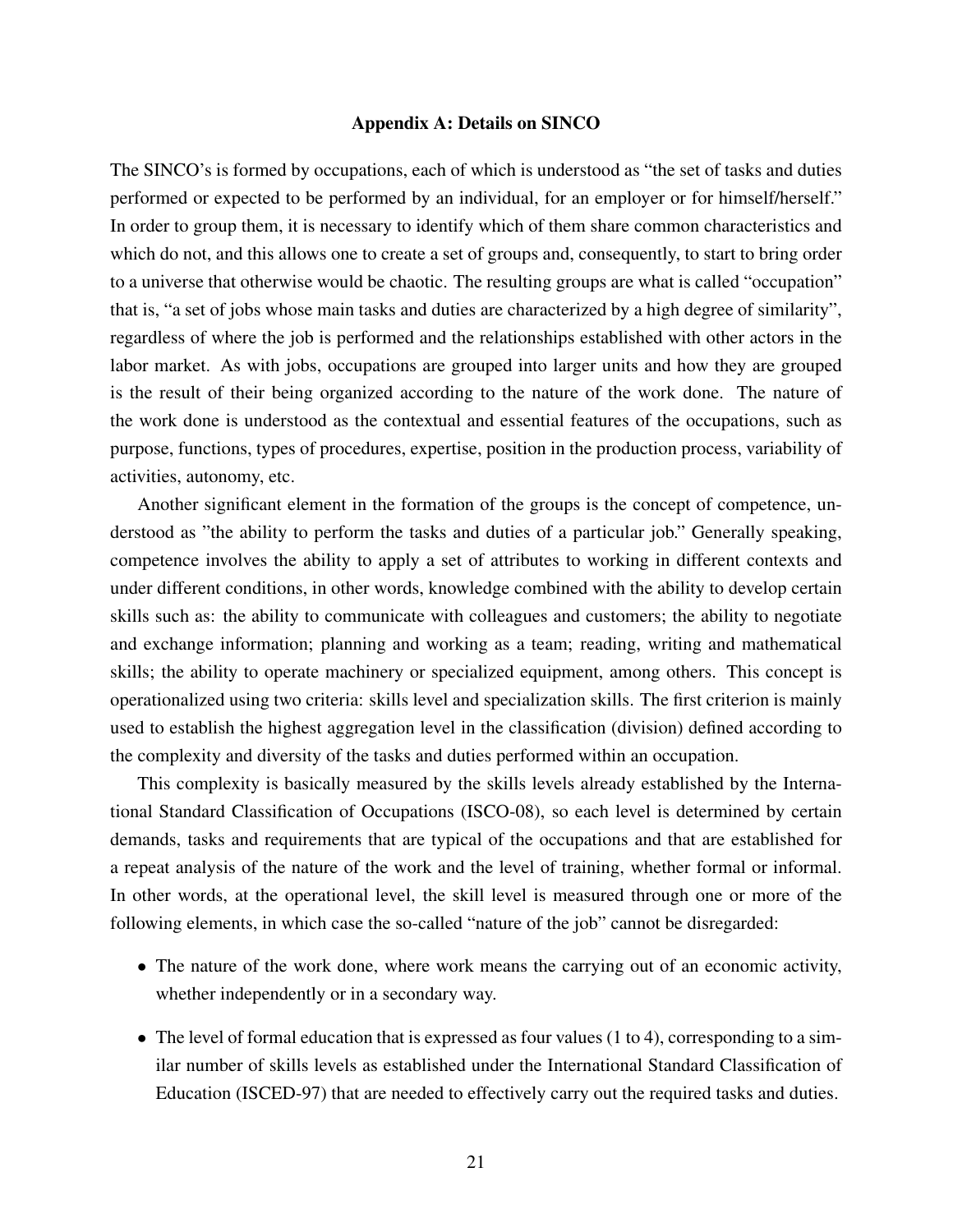These requirements for training and formal education, are only one component of the measurement of skill levels, and so in the event that occupations have similar tasks, duties or content but different "skill level" requirements, priority is given to the labor content, because what is being classified is the job and not the qualifications or level of education.

Therefore, the following definitions of the four skill levels serve to clarify the boundaries between them, as well as to deal with cases where formal education requirements are not the most suitable method for measuring the skills level of a particular occupation.

Occupations under skills level 1 require the performance of simple, routine physical or manual tasks. They may also require strength and / or physical stamina, and / or require the use of hand tools such as shovels, or simple electrical equipment, such as a vacuum cleaner. Some occupations at this level may require basic literacy and numeracy; in the latter case, these skills should not represent a significant part of the occupation. Included in this skills level are tasks such as cleaning, excavation, lifting or manual transportation of materials; selection, storage or manual product assembly; operation of non-motorized vehicles as well as picking fruit and vegetables.

Occupations under skills level 2 require the performance of tasks such as operating machinery and electronic equipment, driving vehicles and handling, organization and storage of information. It is essential to know how to read information such as safety instructions, draft written reports on completed jobs and do simple arithmetic calculations accurately, and so for many occupations at this level a relatively advanced level of literacy and numeracy is needed, as well as good interpersonal communication skills for much of the work being done. In some cases, experience and workplace training may replace formal education.

Occupations under skills level 3 require the performance of complex technical and practical functions based on concrete knowledge in a specialized area. They require an intermediate level of literacy and numeracy, as well as strong interpersonal communication skills. These skills may include the ability to understand written material of a technical nature, prepare documented reports and communicate verbally in difficult situations. In some cases, broad work experience and extensive workplace training can be substituted for formal education. Also included under this skills level are occupations involving supervision of personnel or responsibilities in the area of health or public safety.

The occupations under skills level 4 require the performance of functions that involve decision making and complex problem solving based on a broad theoretical and practical knowledge in a particular area. The functions typically include analysis and research to develop human knowledge in a particular field, diagnosis and treatment of disease, imparting knowledge to others, design of structures or machinery and of construction and production processes. Generally they require a higher level of literacy and numeracy, sometimes a very high level, as well as excellent interpersonal communication skills. These skills often include the ability to understand specialized written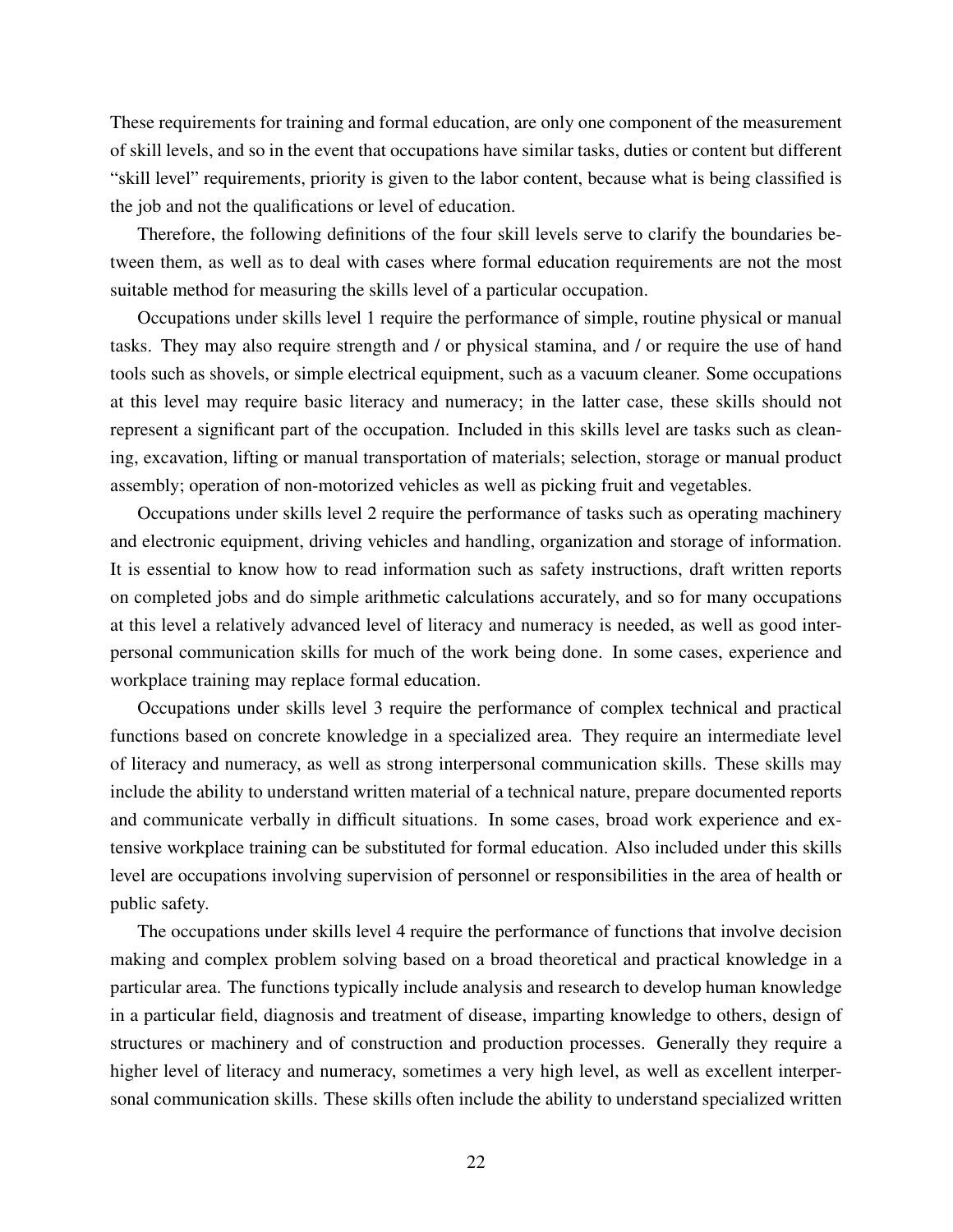material and communicate complex ideas from media such as books, reports and oral presentations.

In some cases, formal education can be replaced by experience and workplace training. In many cases, relevant formal qualifications are essential for carrying out the job. The second criterion is specialization skills, which refer to specific features of the occupation such as the type of knowledge, skills and competences that come into play in performing the occupation, equipment or machinery used, materials utilized, the nature of the goods and services produced, and the setting in which work takes place. This criterion makes it possible to differentiate the occupations at the more detailed levels of the classification (from main to unitary group). This means occupations with similar tasks can be separated based on the knowledge required, tools used and material produced. They can also be linked together and therefore reflect the industry of the establishment where the work is performed.

The structure of the classification was organized into four clustering levels, from the general to the specific, to facilitate the classification and identification of each occupation to determine the degree of flexibility and versatility shown with regard to the uses of this classification and the needs it is aiming to satisfy. Each clustering level has a code or key that makes it possible to collect, incorporate, process and present statistical results for each hierarchical or clustering level. Organizing the division into levels with a unique key for each of them, allows for a classification where all the elements of interest (occupations) are taken into account, both individually and grouped with those with whom they share certain common features. This in turn ensures that information on the Mexican job market is generated: from the most clustered level (main occupational categories or divisions) to the most detailed, i.e., occupations.

In the SINCO, the broadest level is the division, followed by the main group, then the subgroup and finally the unitary group. As in the ISCO-08, in the SINCO the main criterion for creating the occupational classification is the skills level, and therefore nine occupational categories are identified, making up the first level or division, which is identified by a digit that is the whole key.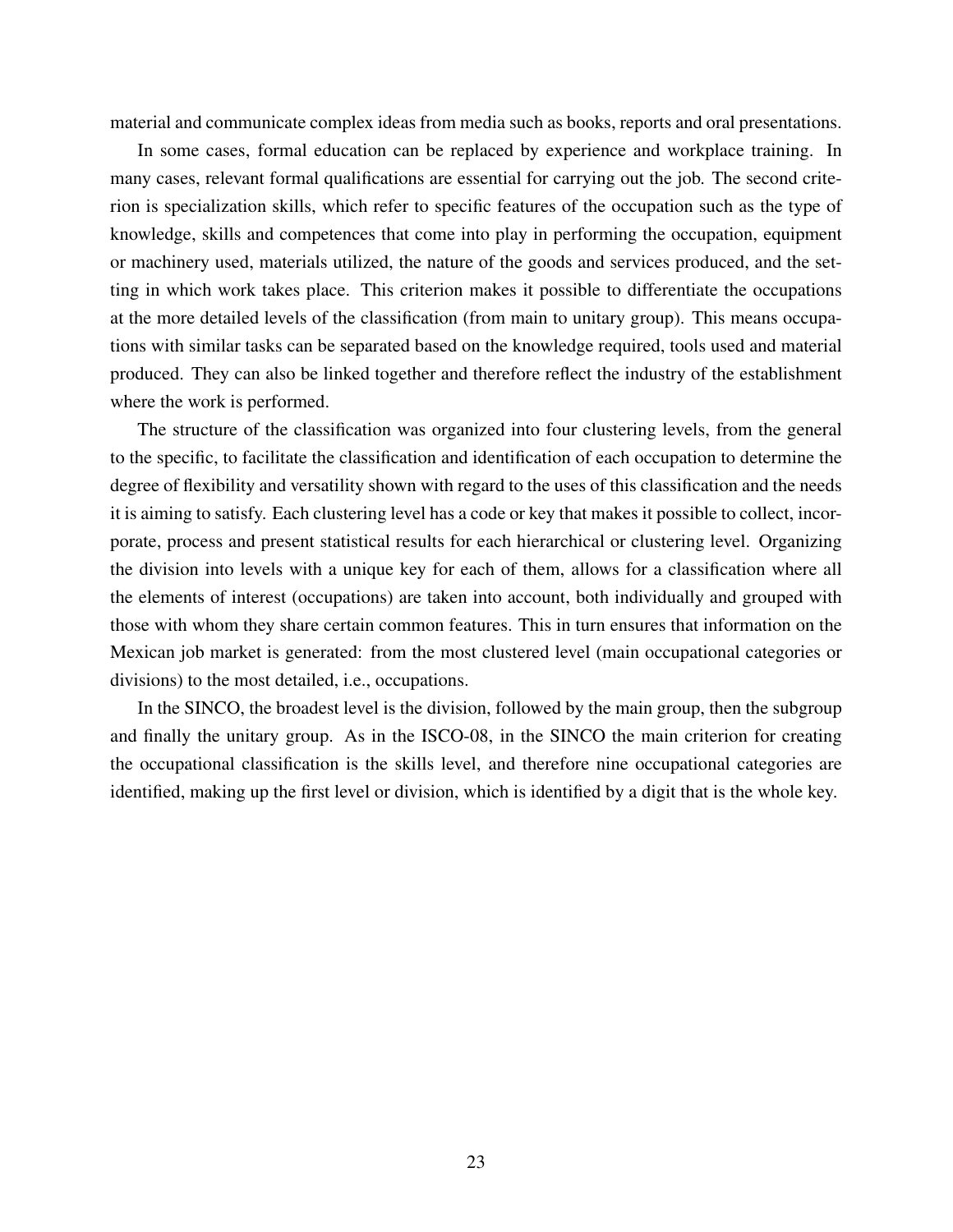# Appendix B: Further Results



Figure B1: CDFs of Emigrant Selection on Occupational Skills: Other Datasets

*Notes*: The figures show cumulative distribution functions of cognitive and manual occupational skills by migration status. Differences in occupational selection between migrants and non-migrants are significant at the 1% level (Kolmogorov-Smirnov tests). *Data sources:* MMP (Figure B1a) and ENET (Figure B1b).